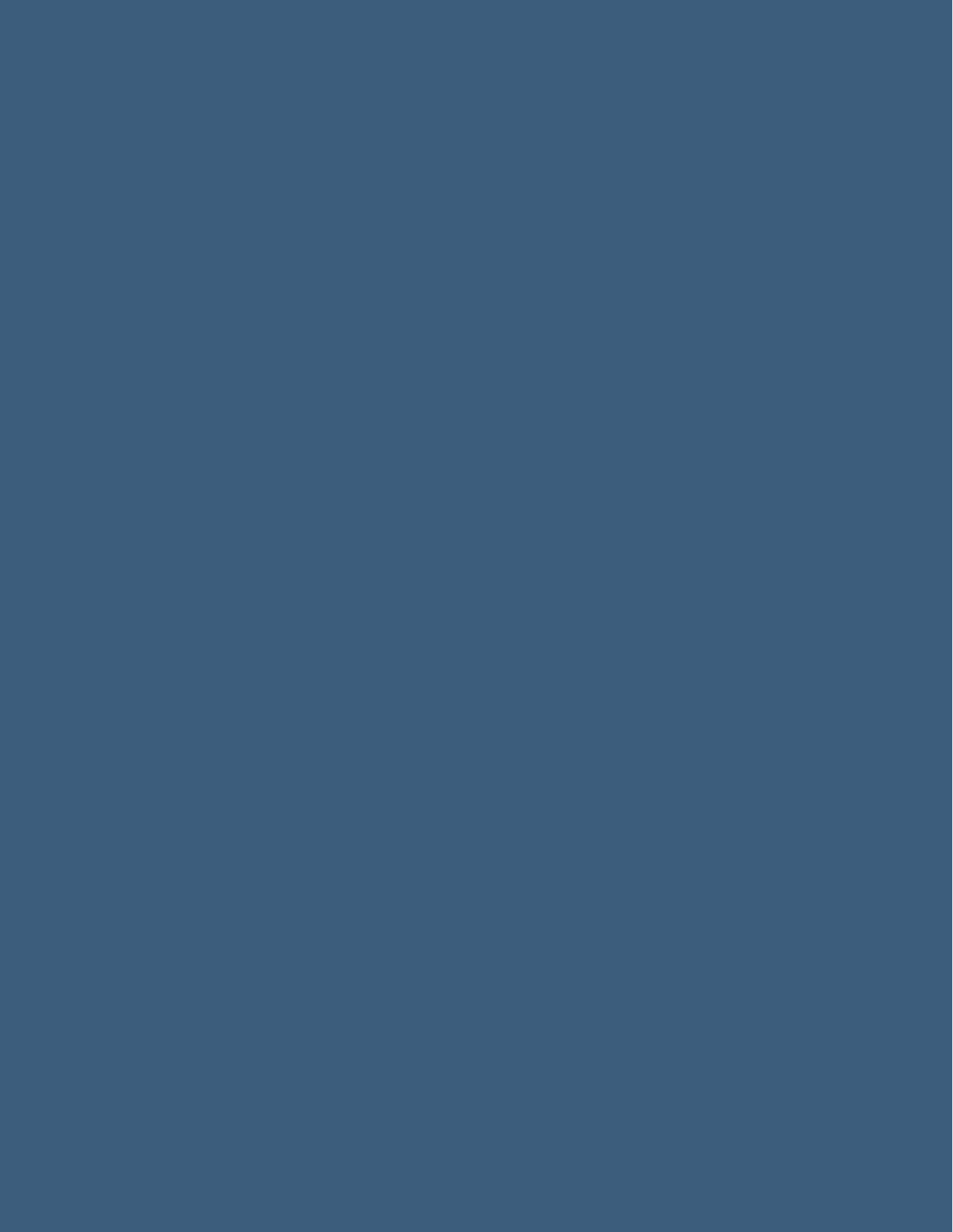# Student Loan Debt Distress Across NYC Neighborhoods:

Public Hearing and Policy Proposals

Bill de Blasio Mayor

Lorelei Salas Commissioner

© February 2019. New York City Department of Consumer Affairs. All rights reserved.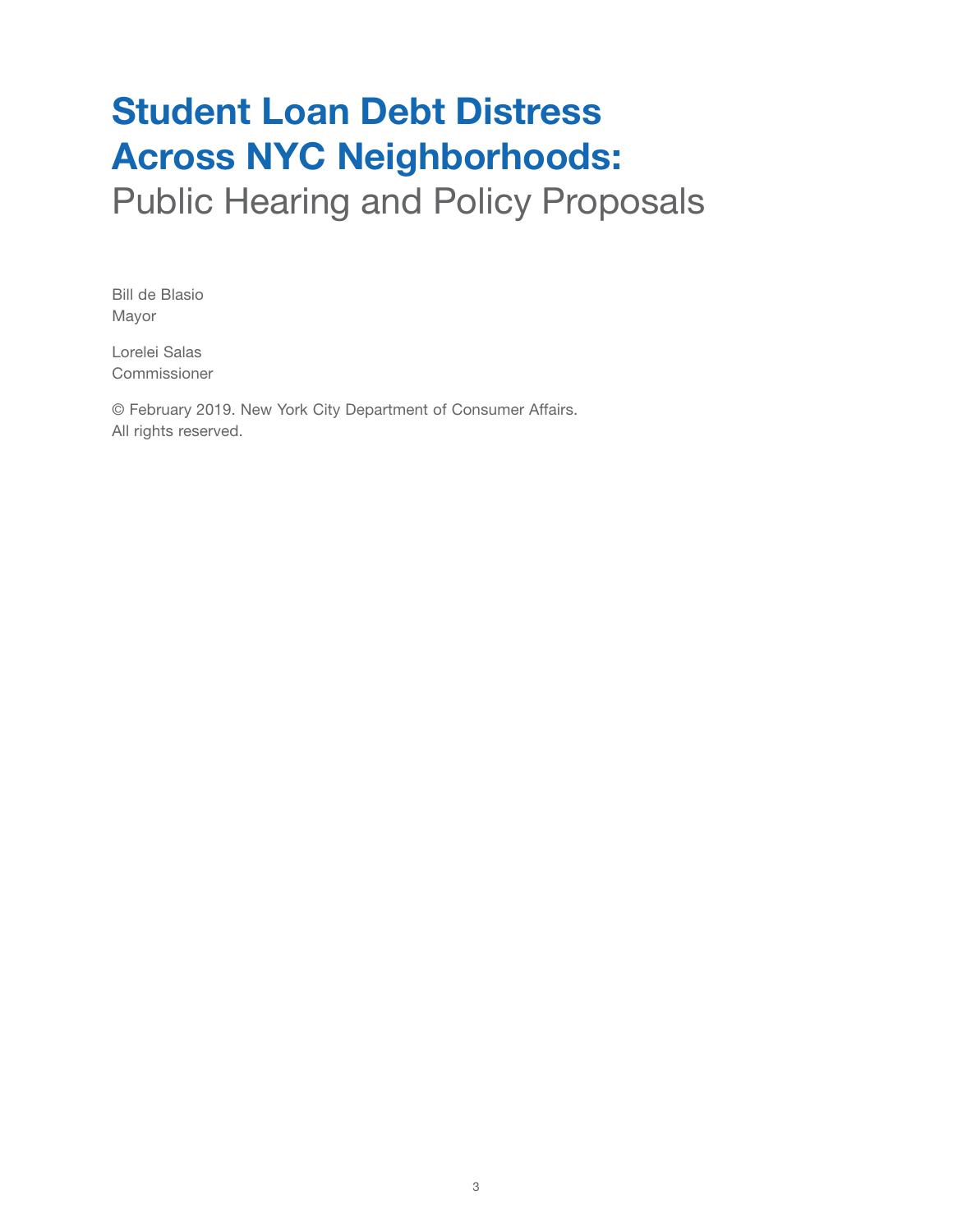# Acknowledgments

The Department of Consumer Affairs (DCA) acknowledges the authors of this report: Steven Ettannani, Senior Advisor for Policy and Public Affairs; and Amelia Josephson, Policy Analyst in DCA's Office of Financial Empowerment (OFE).

DCA also acknowledges the following staff members for their contributions: Zayne Abdessalam, Director of Policy and Research, OFE; Sandra Abeles, First Deputy Commissioner; Casey Adams, Director of City Legislative Affairs; Nicole Arrindell, Associate General Counsel; Tamala Boyd, General Counsel; Nichole Davis, Director of Programs, OFE; Debra Halpin, Assistant Commissioner for Creative Services; Abigail Lootens, Associate Commissioner of Communications and Marketing; Kenny Minaya, Chief of Staff; Ulrike Nischan, Senior Research Analyst, OFE; Nicole Perry, Deputy Commissioner, OFE; and Michael Tiger, Deputy General Counsel.

DCA thanks all those who testified at the June 2018 public hearing, *Speak Up, Speak Out: A Public Hearing about Student Loan Debt in NYC*.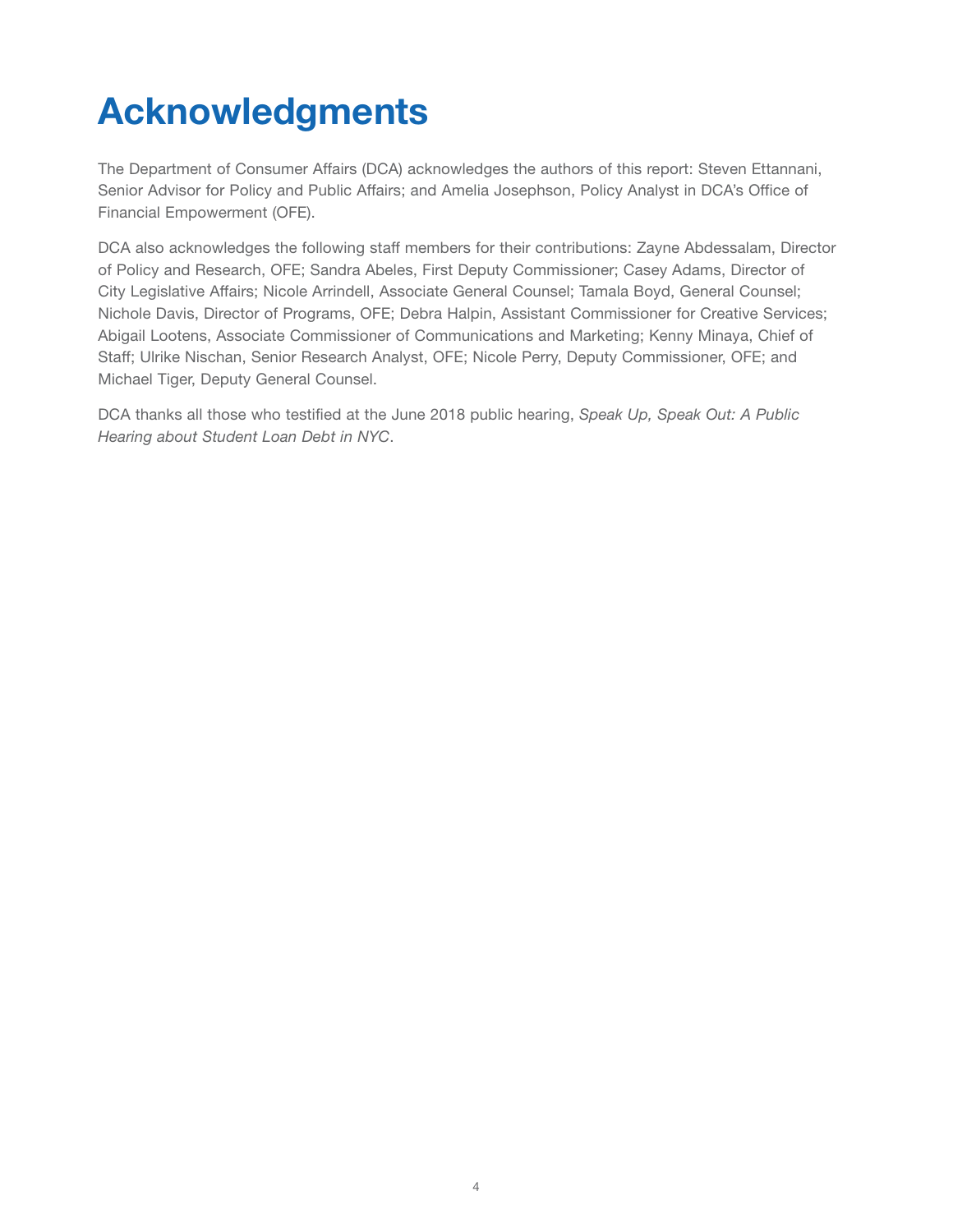# Table of Contents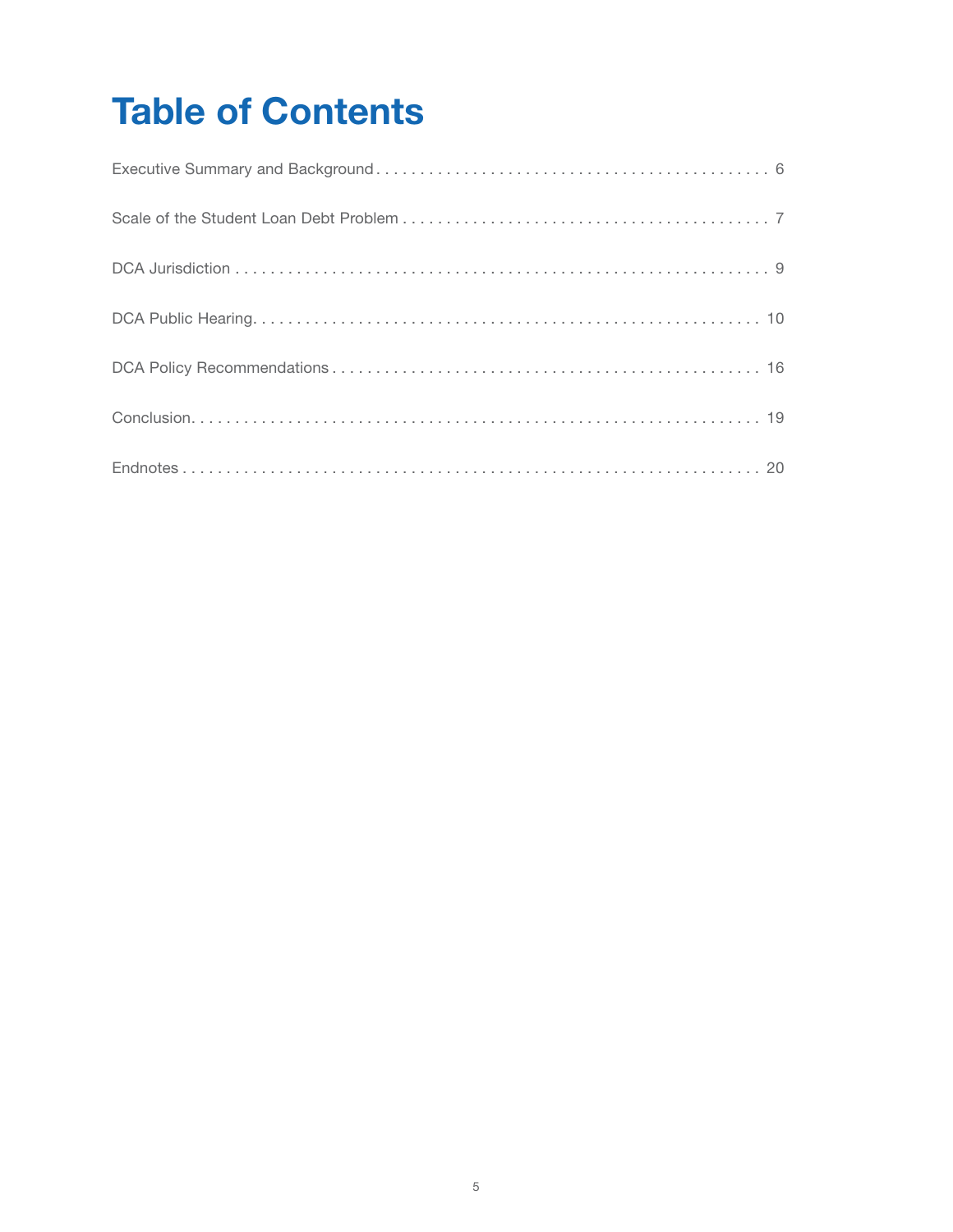# Executive Summary and Background

In 2017, the NYC Department of Consumer Affairs (DCA) released a report in partnership with the Federal Reserve Bank of New York titled *[Student Loan Borrowing Across NYC Neighborhoods](https://www.newyorkfed.org/medialibrary/media/outreach-and-education/community-development/credit-conditions/student-loan-borrowing-nyc-neighborhoods.pdf)*. We found that, of the approximately one million student loan borrowers in New York City, 14 percent are 90 days or more past due on their student loan payments. Moreover, our research showed that this student loan debt burden is not shared evenly across borrowers in New York City, with student loan delinquency and default rates higher in neighborhoods with lower median incomes.<sup>1</sup>

The implications of student loan debt can be enormously consequential to individual and family financial health. Carrying even non-delinquent student loan debt reduces a borrower's ability to save for the future and build assets. In addition to financial costs, debt that is delinquent or defaulted may have psychic costs, such as symptoms of depression, anxiety, and ill health.<sup>2</sup>

To explore these issues more fully, on June 20, 2018, DCA Commissioner Lorelei Salas chaired *Speak Up,*  Speak Out: A Public Hearing about Student Loan Debt in NYC.<sup>3</sup> At the hearing, legal service providers, experts in the higher education field, advocates for students and veterans, and members of the public came together to share their experiences with student loan debt. The panelists and attendees also shed light on some of the barriers to successful loan repayment, including:

- misinformation by postsecondary education institutions about the types of financial aid available and associated repayment obligations;
- **Example 2** lack of accurate, trustworthy information about repayment options; and
- inadequate support and direction from student loan servicers—the entities paid by the U.S. Department of Education to facilitate repayment.

In this latest report we outline the scale of the student loan debt problem; highlight findings from *[Student](https://www.newyorkfed.org/medialibrary/media/outreach-and-education/community-development/credit-conditions/student-loan-borrowing-nyc-neighborhoods.pdf)  [Loan Borrowing Across NYC Neighborhoods](https://www.newyorkfed.org/medialibrary/media/outreach-and-education/community-development/credit-conditions/student-loan-borrowing-nyc-neighborhoods.pdf)* and DCA's follow-up report *[Student Loan Debt Distress](https://www1.nyc.gov/assets/dca/downloads/pdf/partners/Research-StudentLoanDebtDistressAcrossNYCNeighborhoods.pdf)  [Across NYC Neighborhoods: Identifying Indicators of Vulnerability](https://www1.nyc.gov/assets/dca/downloads/pdf/partners/Research-StudentLoanDebtDistressAcrossNYCNeighborhoods.pdf)*; summarize testimony from *Speak Up, Speak Out: A Public Hearing about Student Loan Debt in NYC*; and offer policy recommendations. Some recommendations require action on the part of New York State or the federal government, but many the City of New York can implement—as can other municipalities that want to devote resources to helping residents struggling with student loan debt, as well.

#### *About the NYC Department of Consumer Affairs*

The NYC Department of Consumer Affairs (DCA) protects and enhances the daily economic lives of New Yorkers to create thriving communities. DCA:

- 1. enforces key consumer protection, licensing, and workplace laws that protect consumers and workers from unfair and/or predatory behavior;
- 2. focuses the work of our Office of Financial Empowerment (OFE) on initiatives that educate, empower, and protect residents and neighborhoods with low incomes so they can improve their financial health and build assets;
- 3. conducts research and advocates for public policy that furthers our work to support New York City's communities; and
- 4. empowers consumers and working families through community outreach by providing the tools and resources they need to be educated consumers and to achieve financial health and work-life balance.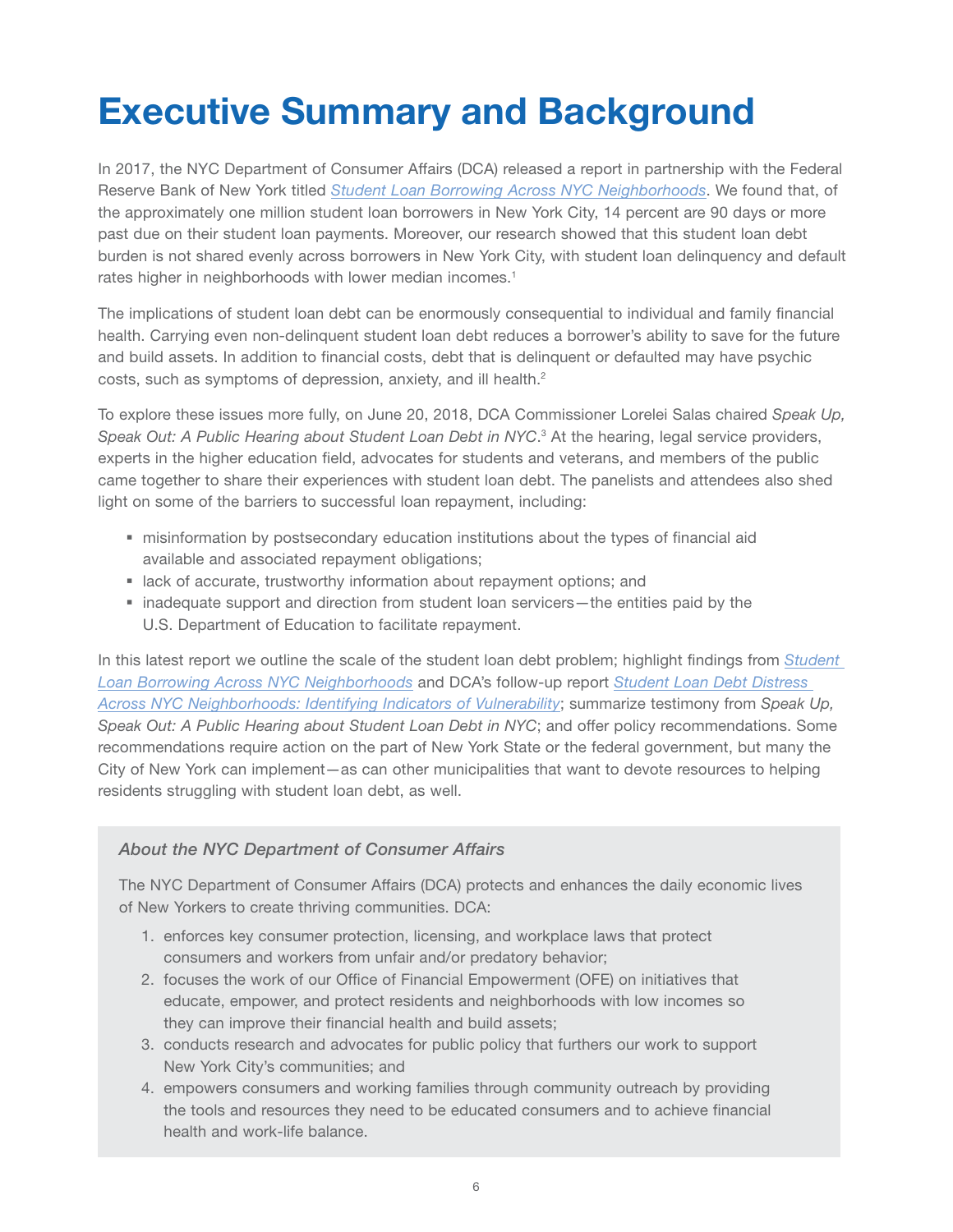# Scale of the Student Loan Debt Problem

### **Nationwide**

Total student loan debt in the United States has reached \$1.5 trillion, with the individual debt load for students who graduated with bachelor's degrees in 2016 averaging \$30,301.<sup>4</sup> Beyond student borrowers, debt levels for parent borrowers are also rising as more parents—and even grandparents avail themselves of federal Parent PLUS loans to help finance the cost of a child's college education.<sup>5</sup>

Unlike other types of consumer debt, student loans are difficult to discharge in bankruptcy.<sup>6</sup> Consequently, defaulting on student loans poses serious financial and even legal problems:

- Defaulted debts can lower borrowers' credit scores and subject them to lawsuits by private creditors who seek to obtain court-ordered judgments to garnish borrowers' bank accounts.
- **Borrowers who default on federal student loans can have their wages, benefits, and** tax refunds garnished by the government without a court order or judgment.
- **Defaulting on student loan debt leaves a borrower unable to access federal loans,** such as Federal Housing Administration loans, which provide an affordable pathway to homeownership.7

In 2017, 11.5 percent of borrowers defaulted on their loans.<sup>8</sup>

Moreover, the effects of student loan debt are not felt equally across race and gender lines.

Over half (54 percent) of black households in the age group 25-40 have student loan debt, compared to 39 percent of white households in the same age group. Of householders aged 25-40 who make \$50,000 or less per year, 35.9 percent of black borrowers have student loan debt, compared to 15.5 percent of white households.<sup>9</sup> Even among holders of bachelor's degrees there are racial disparities in student loan repayment outcomes. Overall, only 9 percent of borrowers with a bachelor's degree default on their student loans, but the number is one in four for black borrowers within this group.10

Women who pursue higher education are more likely than their male counterparts to be of color, single parents, and have low incomes;<sup>11</sup> they are also more likely to borrow for their education than men. Women hold nearly two-thirds of the outstanding student loan debt in the United States. Because their earnings tend to be lower, women struggle to repay what they borrow. Between one and four years after graduation, men paid off an average of 38 percent of their debt, while women paid off 31 percent. Among women, race is also a factor in the pace of repayment, with black and Hispanic women repaying more slowly than white women.12

The student loan debt burden is having a measurable effect on women's financial health. Thirty-four percent of all women and 57 percent of black women who were repaying loans reported being unable to meet essential expenses within the past year, compared to 24 percent of all men.<sup>13</sup>

These statistics indicate that student loan debt is an issue that should be top of mind for policymakers seeking to promote financial health and improve racial and gender equity. For too many borrowers, student loan debt is not a ladder to the middle class but is instead a path to financial distress.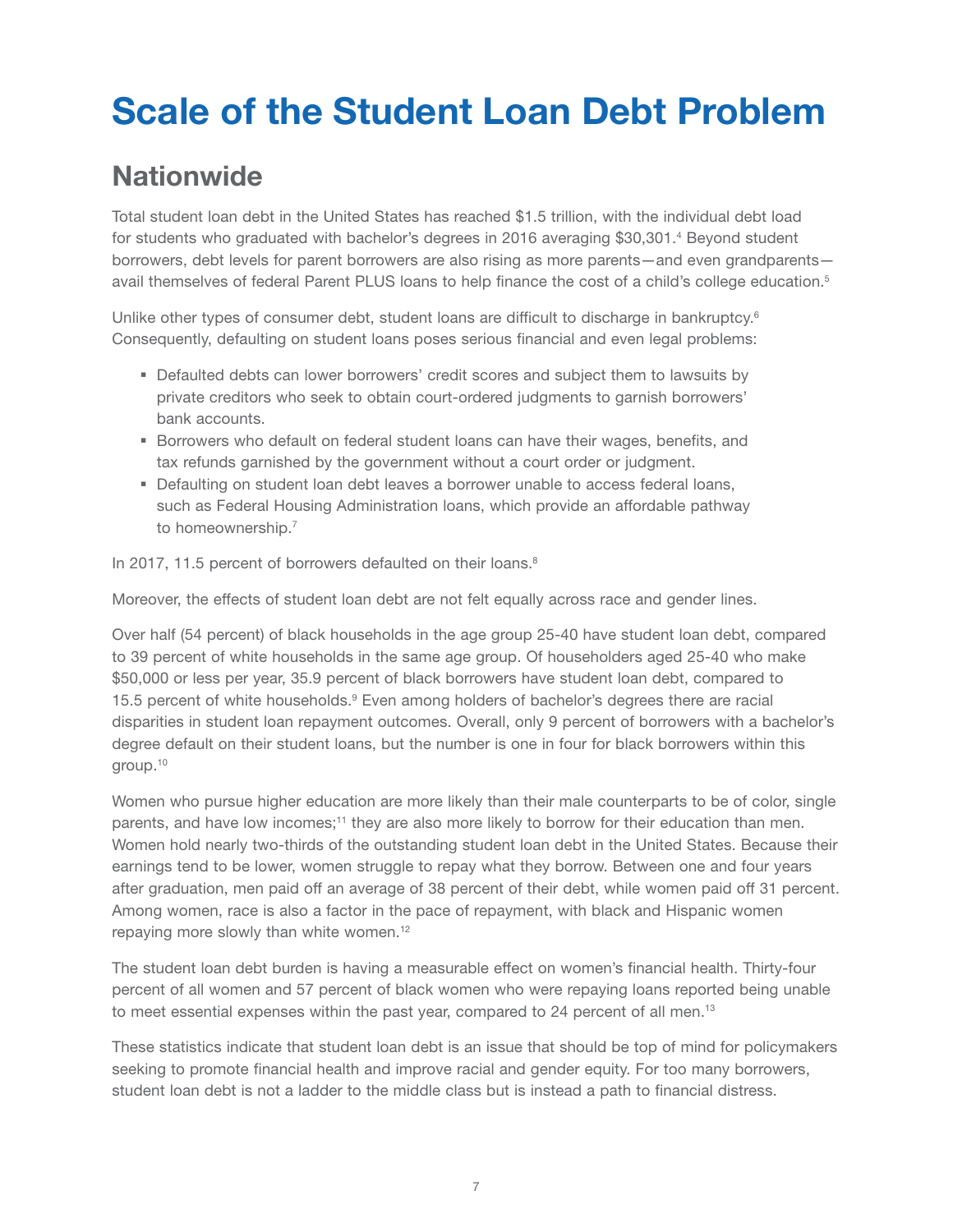### New York State

Across New York State, borrowers are facing the same kinds of student loan debt problems evident in national-level statistics. In 2016, New York State Comptroller Thomas P. DiNapoli published an indepth report on student loan debt in New York State, detailing several disconcerting trends. Between 2006 and 2015, the delinquency rate among New York student loan borrowers rose by more than a third, while average borrower balances in the state increased by nearly 48 percent, to \$32,200. Average balances for student loan borrowers in New York are consistently higher than the nation overall.14

As the amount of indebtedness has risen, so, too, has the cost of attending college in New York State. Between 2005 and 2015, the average cost of tuition, fees, and room and board rose by nearly 55 percent for in-state students at public four-year institutions in New York and by more than 50 percent at private four-year institutions.

State-level data reveals another important fact: *Where* a student attends school matters when it comes to student loan debt outcomes. Default rates for students who attended for-profit schools those operated by private, profit-seeking businesses—were more than triple the rates of those who attended private nonprofit institutions.15 One in four New Yorkers in default on student loans attended a for-profit school, even though for-profits enroll just 7 percent of all New York students.16 In New York State, 72 percent of black students who attend for-profit colleges default within 12 years, while the default rate is only 25 percent for black students who attend public and nonprofit colleges.<sup>17</sup>

### New York City

*[Student Loan Borrowing Across NYC Neighborhoods](https://www.newyorkfed.org/medialibrary/media/outreach-and-education/community-development/credit-conditions/student-loan-borrowing-nyc-neighborhoods.pdf)*, a 2017 report in partnership with the Federal Reserve Bank of New York, was a first-of-its-kind neighborhood-level examination of student loan outcomes. The data allowed us to examine how particular neighborhoods fared in comparison to the city as a whole—as well as to the nation—using metrics, such as median student loan balance, delinquency, and default rates.

Some topline findings include:

- At the end of 2016, there were approximately one million student loan borrowers in New York City, representing approximately 15 percent of New York City adults. New York City borrowers' average student loan balance (\$34,900) was \$5,400 higher than American borrowers' average balance (\$29,500).
- Despite New Yorkers' higher student loan balance, delinquency and default rates were slightly lower than the national average. This finding is consistent with New York City having a higher-than-average concentration of individuals with advanced professional degrees, such as doctors and lawyers, who have high student loan balances that they manage to successfully repay because of high earnings.<sup>18</sup>
- Delinquency and default rates average 20 percent in the city's lowest-income neighborhoods, compared to just 8 percent in the city's highest-income neighborhoods. Twenty-four percent of New York City borrowers in the city's lowest-income neighborhoods with delinquent and defaulted student loans owe less than \$5,000.19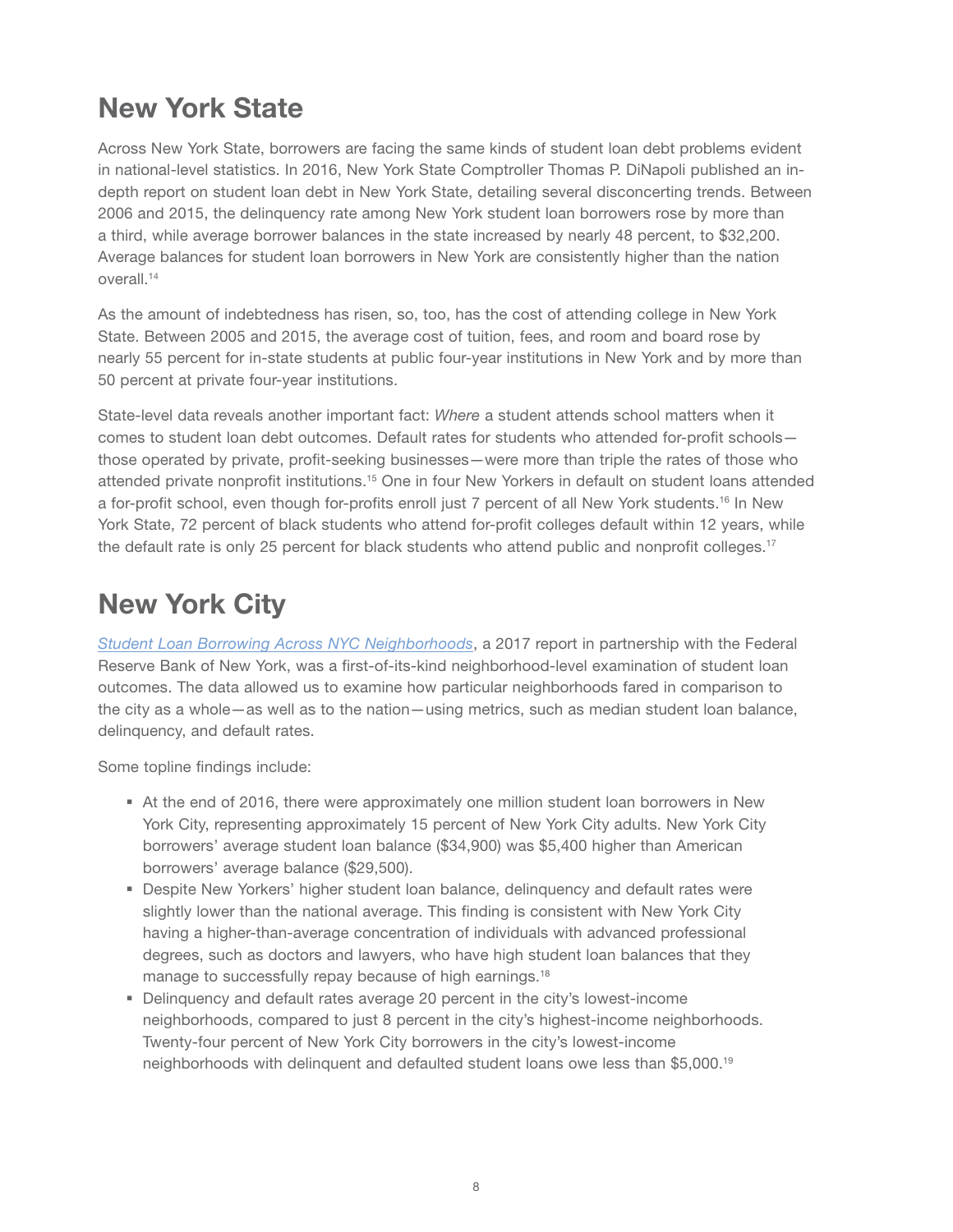**Borrowers in the Bronx are more likely than borrowers elsewhere in the city (19 percent** compared to 14 percent) to be delinquent on their student loans despite having lower median student loan balances (\$14,784 compared to the citywide median of \$16,957). Default rates are similarly high in the Bronx relative to other boroughs. Four of the five neighborhoods with the highest default rates are in the Bronx (the fifth is in Brooklyn). For households in the Bronx, median student loan balances represent 43 percent of median income in comparison to 32 percent for New York City overall.<sup>20</sup>

Published in November 2018, our latest research report, *[Student Loan Debt Distress Across](https://www1.nyc.gov/assets/dca/downloads/pdf/partners/Research-StudentLoanDebtDistressAcrossNYCNeighborhoods.pdf)  [NYC Neighborhoods: Identifying Indicators of Vulnerability](https://www1.nyc.gov/assets/dca/downloads/pdf/partners/Research-StudentLoanDebtDistressAcrossNYCNeighborhoods.pdf)*, highlights the relationships between neighborhood-level default rates and indicators of vulnerability to default, including attendance at a for-profit institution, non-completion, low income, part-time attendance, black or Hispanic race/ ethnicity, and independent student status (using age as a proxy). We found higher rates of noncompletion, one of the strongest predictors of default, among students who were older, of color, had low incomes, attended part time, or attended for-profit institutions. Fifty-four percent of the city's independent students (older learners) ended enrollment before obtaining a degree compared to 35 percent of New York City enrollees of all ages.<sup>21</sup>

This New York City-level data on student loan debt provides valuable insight into how the national student loan debt crisis is affecting residents of our city. As DCA pursues strategies to help New Yorkers struggling with student loans, we will continue to use data, particularly at the local level, to inform our efforts.

# DCA Jurisdiction

DCA was created on April 29, 1969 when the New York City Council passed the landmark Consumer Protection Law that gave the Agency its broad authority to protect the public from deceptive business practices, making it the first municipal agency of its kind in the country. It was at this time that the City's Department of Markets, which included the City's Weights and Measures division, merged with the Department of Licensing to form one unified Department of Consumer Affairs.

Created in 2006, DCA's Office of Financial Empowerment (OFE) focuses on initiatives that educate, empower, and protect residents and neighborhoods with low incomes so they can improve their financial health and build assets. Among OFE's five core strategies is "Advocating for Consumers in the Marketplace." We use a multi-pronged approach of enforcement, advocacy, and education to protect New Yorkers from predatory and deceptive business practices across a variety of industries, including debt collection and student loans. Our goal is to promote systems and policies that work for all consumers and provide meaningful pathways to financial security and opportunities for financial inclusion.

DCA's regulatory tools—specifically enforcement of the Consumer Protection Law; licensing authority; and public hearing authority—uniquely situate the Agency to influence the national and local debate regarding the student loan debt crisis.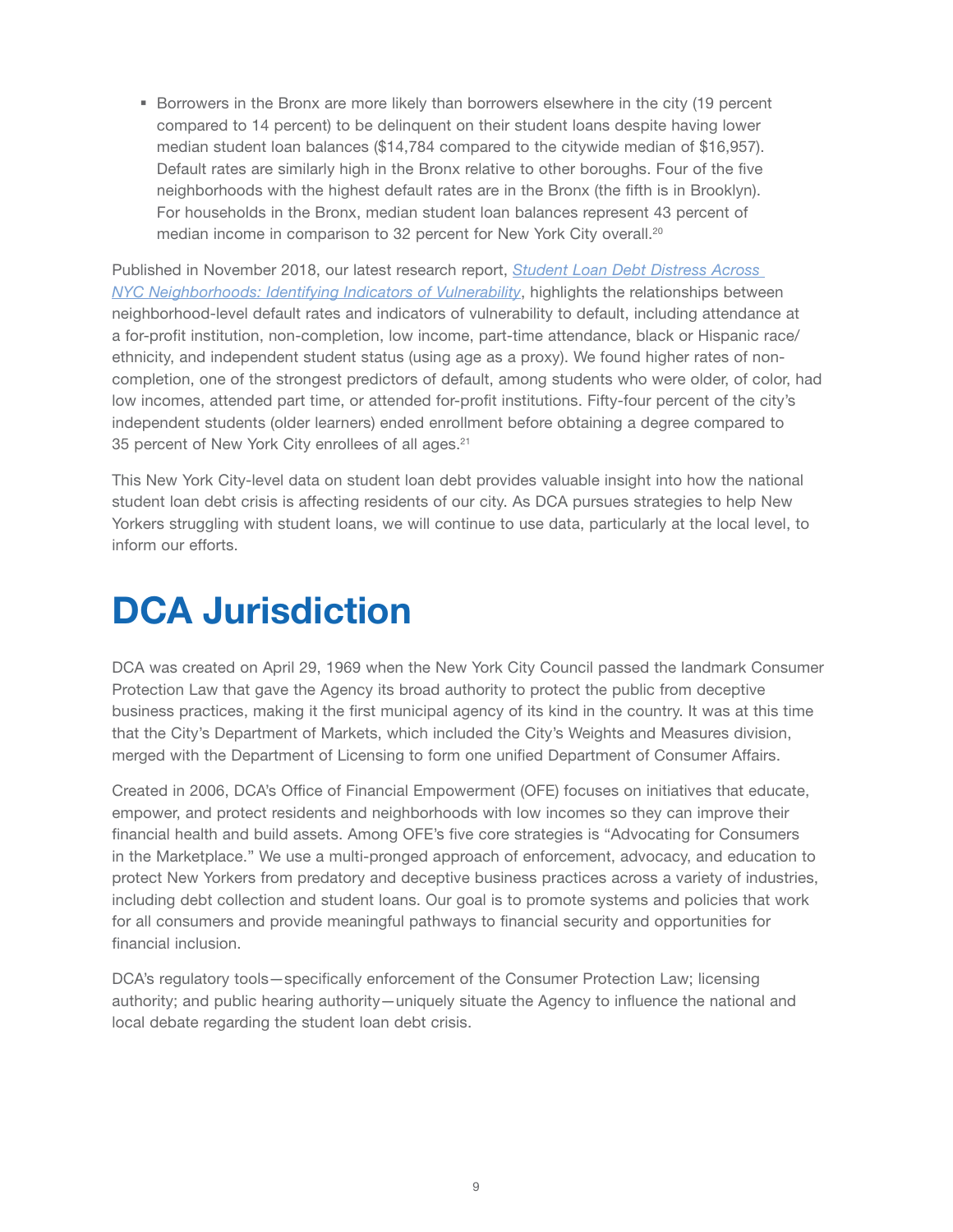# Consumer Protection Law

The City's Consumer Protection Law forbids deceptive or unconscionable trade practices in the offering of, or sale, lease, rental, or loan of, any consumer goods and services or in the collection of consumer debts.22 Together, the Consumer Protection Law and the New York City Charter give DCA authority to issue subpoenas, promulgate rules, and bring charges in court or before an administrative tribunal.

### Licensing Authority

DCA licenses more than 81,000 businesses in more than 50 industries. DCA's licensing of debt collection agencies, for example, gives the Agency unique jurisdiction over individuals and entities that attempt to collect debts owed by New Yorkers.<sup>23</sup>

## Public Hearing Authority

DCA's wide purview on matters of business compliance, workplace safety, financial health, and consumer education enable the Agency to leverage a wide range of relationships with business associations, community organizations, legal service providers, and worker associations to help facilitate messaging on pervasive community topics like student loan borrowing and debt. Under the New York City Charter, DCA's Commissioner is authorized to hold hearings and take testimony in furtherance of the duties of the Agency.<sup>24</sup> This invaluable authority helps us more completely assess issues of strategic importance to the Agency.

# **DCA Public Hearing**

On June 20, 2018, DCA Commissioner Lorelei Salas convened *Speak Up, Speak Out: A Public Hearing about Student Loan Debt in NYC* at John Jay Educational Campus Auditorium in Brooklyn. The hearing, convened to further examine issues impacting student borrowers, consisted of two panels—The Higher Education Landscape and Legal Services and Counseling—as well as stories from borrowers who shared their experiences and struggles with student loan debt. Time was allocated for audience testimony. DCA received additional testimony, by electronic submission, in the days before and after the hearing.

### Panel 1: The Higher Education Landscape

The Higher Education Landscape panel featured testimony from Marissa Martin, Northeast Regional Director, Young Invincibles; Mark Zuckerman, President, The Century Foundation; Matt A.V. Chaban, Policy Director, Center for an Urban Future; and Alexander Shebanow, Director of "Fail State."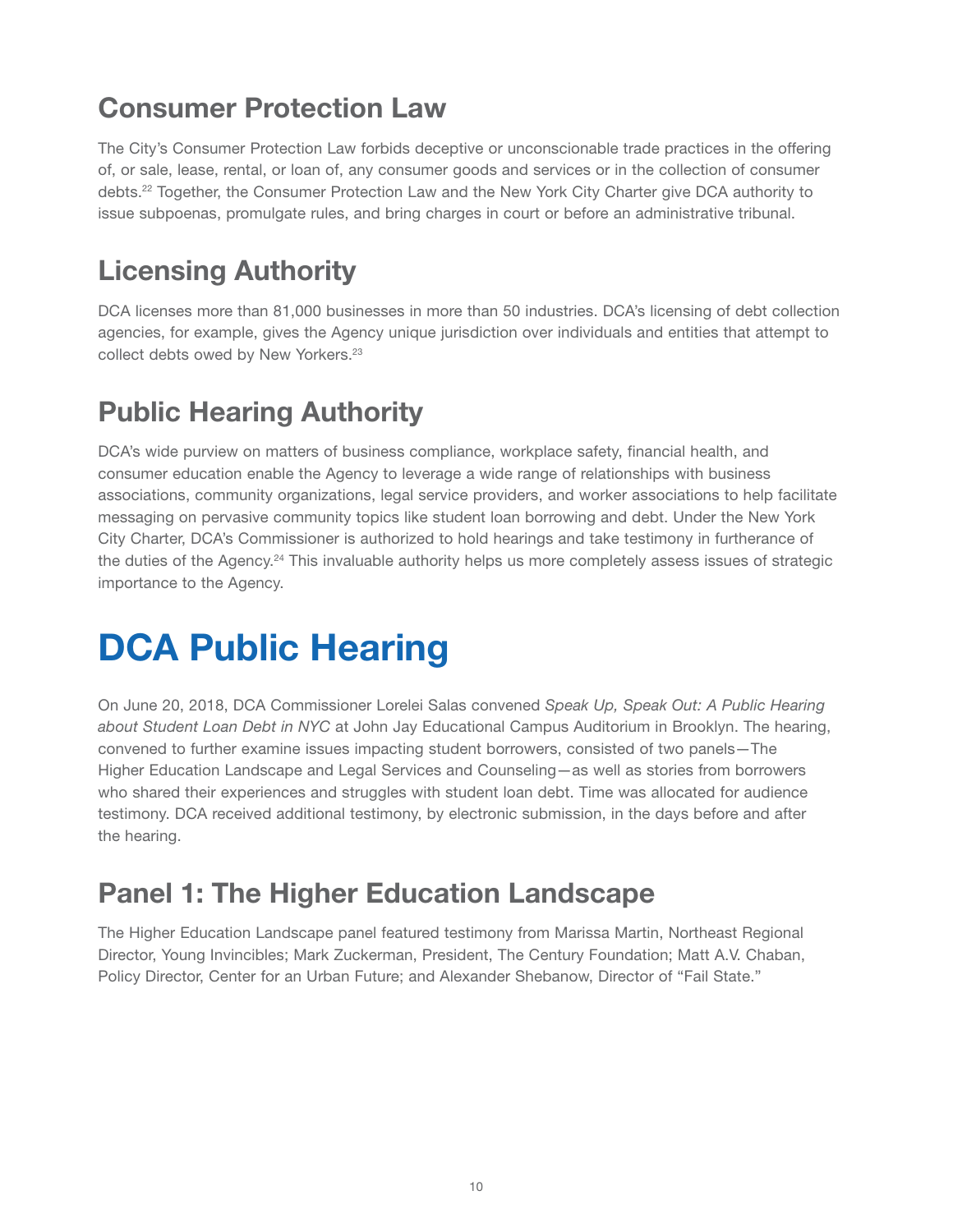#### *Highlights from Testimony of Marissa Martin*

Martin framed the student loan debt crisis in New York as one defined by equity and inclusion barriers. Race, gender, and socioeconomic disparities in student loan and graduation outcomes, she asserted, demand robust student supports.

Martin recommended:

- expanding and providing more funding for New York State financial aid;
- **Increasing college resources, such as student counseling;**
- **addressing "dropout" and "stopout" rates by creating greater consumer protections** and disclosures for students to understand student loans and financial aid.

#### About Young Invincibles

Young Invincibles is a national organization dedicated to expanding economic opportunity for young adults ages 18 to 34.25

#### *Highlights from Testimony of Mark Zuckerman*

Zuckerman painted a bleak picture of the politics governing higher education policy decisions in Washington, D.C. Congressional Republicans and the Trump Administration have put forward legislation and deregulation agendas that threaten to further obscure consumer transparency, embolden unscrupulous for-profit schools, and deepen the growing financial crisis resulting from student borrowing.

Zuckerman recommended that the City do more to:

- help prospective students evaluate their higher education options and steer them away from schools that prey on vulnerable populations with targeted recruitment but then deliver poor instruction and career guidance;
- highlight federal repayment options currently available to borrowers—noting that the results of such an information campaign could have profound effects on borrowers' understanding of their debt.

#### About The Century Foundation

The Century Foundation is a nonpartisan think tank committed to reducing inequality and fostering opportunity.26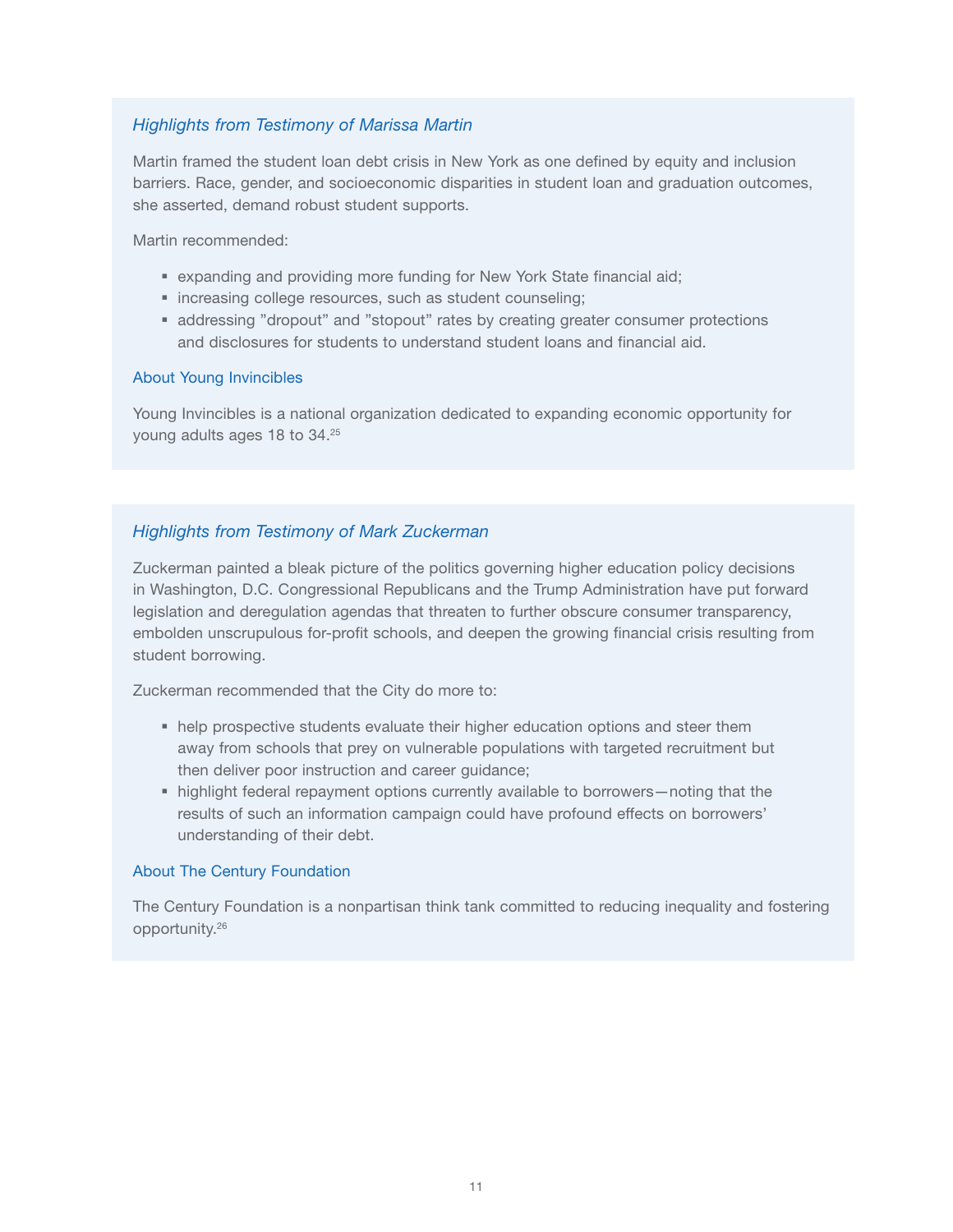#### *Highlights from Testimony of Matt A.V. Chaban*

Chaban asserted four main findings:

- 1. Graduates of for-profit colleges face high debt burdens.
- 2. Students at for-profit colleges are at risk of student loan default because of low postgraduate earnings.
- 3. While both for-profit and public colleges have low graduation rates, students at forprofit colleges are more likely to take out and struggle to repay student loans.
- 4. New York State, by making for-profit colleges eligible for financial aid, is effectively subsidizing exploitive institutions.

Chaban suggested that the City do more to influence New York State to limit public aid to forprofit colleges and, much like Zuckerman suggested, do more to educate prospective and current students about how to effectively manage their student loans.

#### About Center for an Urban Future

The Center for an Urban Future advocates for policy proposals designed to increase economic mobility in New York City.27

#### *Highlights from Testimony of Alexander Shebanow*

Shebanow noted that, in the making of his film, testimony from over 75 students revealed recurring themes of promises made—and, ultimately, broken—by for-profit institutions. He described the story of a first-generation Latino student named Louis from Illinois whose dream was to become a police officer. A recruiter for the for-profit institution he was considering suggested a degree from the school would lead to a job with the Chicago Police Department. After taking on \$60,000 in debt, Louis learned that the school's accreditation was not recognized by the Department he wished to join. Louis's dream of working for the Chicago Police Department was still out of reach. Shebanow noted that the misleading and inaccurate statements and advertisements were not isolated to Louis. Instead, these tactics were pervasive among for-profit institutions interested more in their bottom line than in the academic offerings for their students.

#### About "Fail State"

"Fail State," a documentary on higher education, paints a disturbing picture of the for-profit college landscape in America.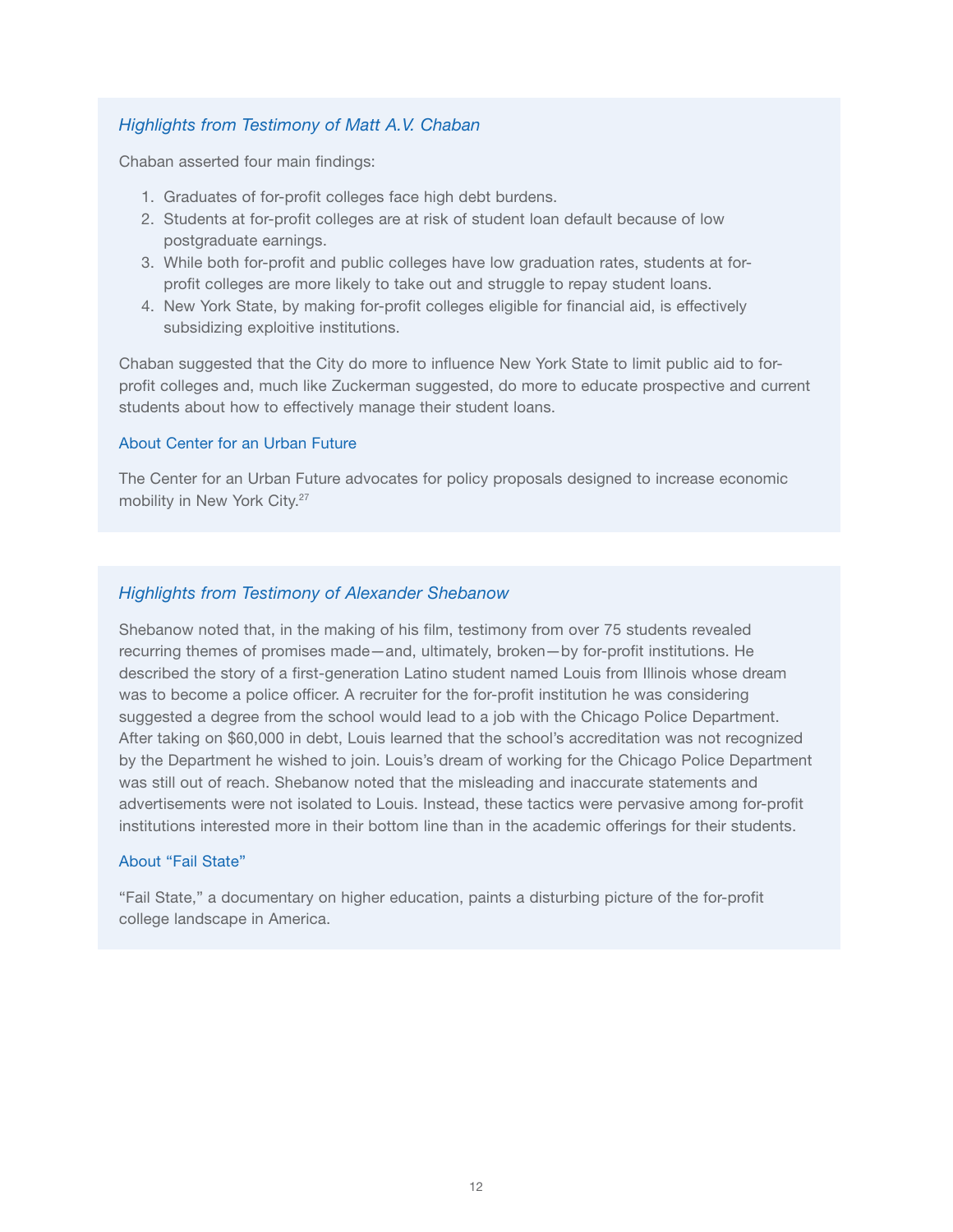### Panel 2: Legal Services and Counseling

The Legal Services and Counseling panel featured testimony from Evan Denerstein, Staff Attorney, Mobilization for Justice; Johnson Tyler, Director of the Social Security/Consumer Rights Unit, Brooklyn Legal Services; Jessica Ranucci, Staff Attorney, New York Legal Assistance Group (NYLAG); and Molly Ornati, Associate Manager, Asset Building, Bedford Stuyvesant Restoration Corporation (Restoration).

#### *Highlights from Testimony of Evan Denerstein*

Denerstein asserted that student loan servicers often either fail to provide borrowers with any information about available debt relief or present inaccuracies that only compound confusion and enable an environment where unscrupulous individuals and entities can scam student borrowers.

Mobilization for Justice recommends that New York State license student loan servicers and that the City direct additional resources to educate student borrowers and explore options to use its existing resources and regulatory authority to increase accountability for New Yorkers.

#### About Mobilization for Justice

Mobilization for Justice is an organization dedicated to addressing inequity with direct service and legal representation for the most vulnerable New Yorkers.<sup>28</sup>

#### *Highlights from Testimony of Johnson Tyler*

Tyler testified that, in his experience, the issues that contribute meaningfully to the student loan debt crisis are a lack of consumer understanding about the complete cost of college, an influx of for-profit schools, debt relief scammers preying on borrowers, and student loan servicers that are not providing complete and accurate information to distressed consumers.

Brooklyn Legal Services recommends that the City:

- re-launch the Know Before You Enroll public awareness campaign that highlighted abuses at proprietary schools and for-profit colleges and alerted New Yorkers to free and low-cost alternatives, among them education and training opportunities and financial education;
- urge New York State to cut off taxpayer-funded financial aid to poorly performing schools.

#### About Brooklyn Legal Services

For over 50 years, Brooklyn Legal Services has provided legal advocacy and information to lowincome residents of Brooklyn.<sup>29</sup>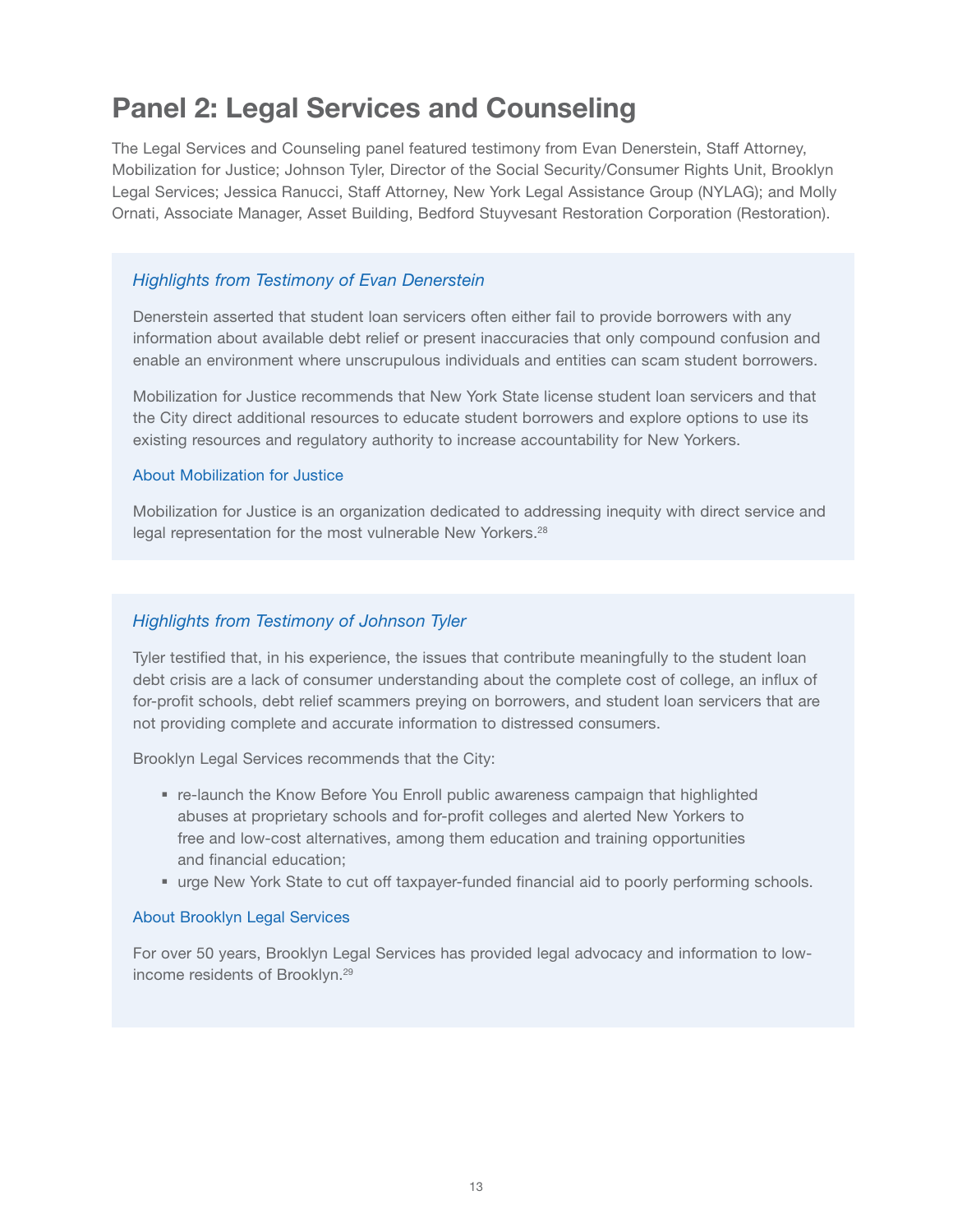#### *Highlights from Testimony of Jessica Ranucci*

Ranucci testified to the inadequate relief options available to student borrowers and the lack of direction and leadership from the Trump Administration.

NYLAG recommends that DCA use its existing authority over debt collectors and process servers to explore and litigate circumstances that cross ethical and legal boundaries.

Ranucci also called on the City to dedicate more resources to financial counseling.

#### About NYLAG

NYLAG provides free legal services for New Yorkers who cannot afford a private attorney. Their work spans areas including, but not limited to, immigration protection, tenant rights, public benefits, and consumer protection.30

#### *Highlights from Testimony of Molly Ornati*

Ornati, a financial counselor at Restoration, frequently meets with clients with student loan debt. She described one memorable client who took out a loan to attend beauty school. The client's inability to pay her debt led to her tax refund being garnished and, unfortunately, a series of decisions that led to her not doing her taxes because she knew her future returns would be garnished, as well. The experience, Ornati testified, was emblematic of the distress some borrowers face and the need for more financial counseling and literacy offerings for New Yorkers.

#### About Restoration

Restoration is the nation's first Community Development organization and is dedicated to advancing strategies to improve Central Brooklyn.31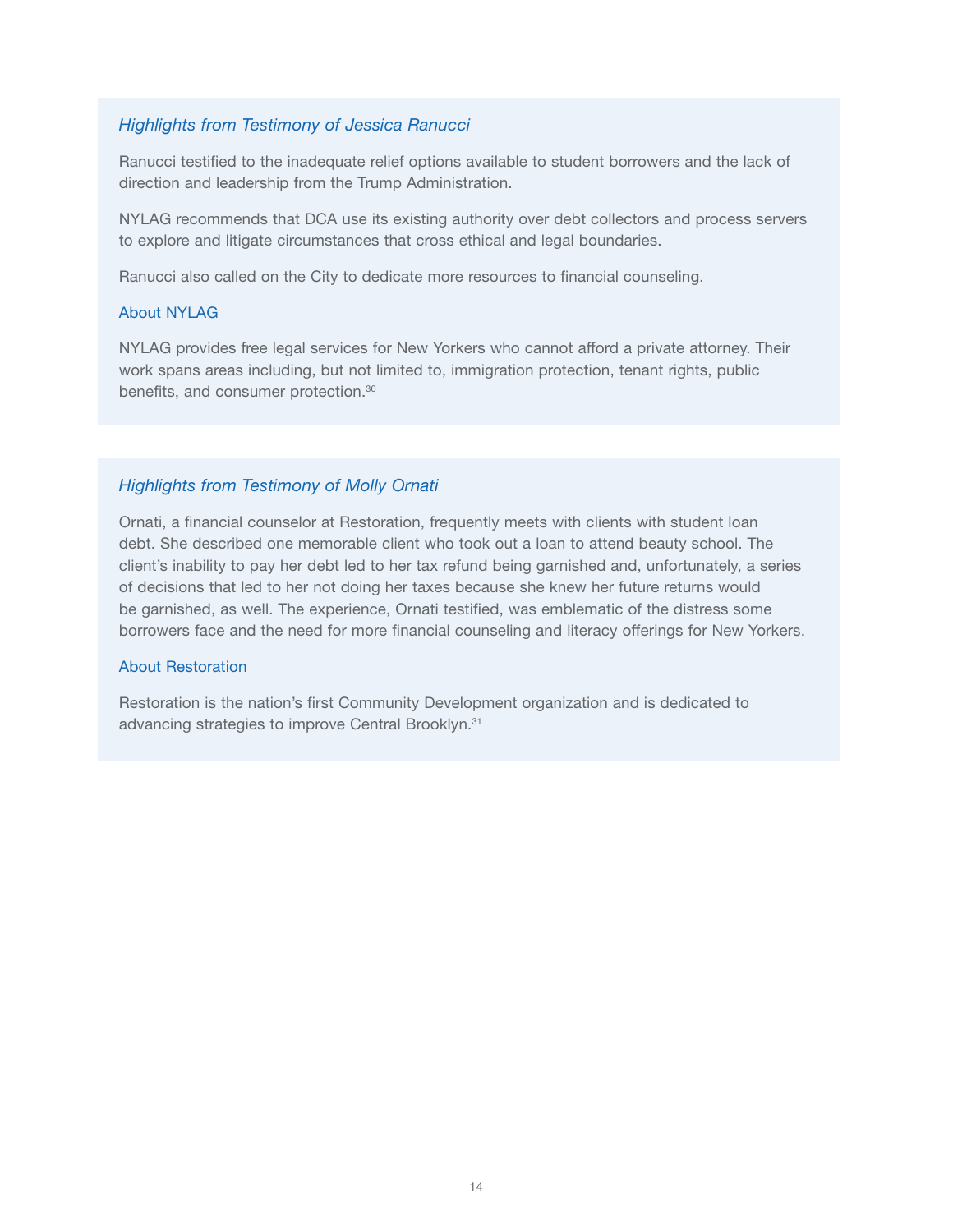### Stories from Student Loan Borrowers

Some of the most compelling testimony came from the individuals dealing firsthand with the financial realities of carrying student loan debt. Featured in this report are just a few of their stories.

#### *Karina*

Karina painted the picture of her struggles as a single mother making monthly student loan payments, of which only a fraction applies to the principal balance. Karina suggested that the federal government set interest rate caps on all student loans to help borrowers repay their debts in a timely manner. She also suggested that the City and state work together to consider student borrowers' obligations when considering eligibility for affordable housing and the calculations for the rent affordable housing residents owe.

#### *Keenan*

A Bronx native, Keenan attended a competitive four-year institution in the belief that a degree would provide career opportunities and increased earning potential. However, during the enrollment process, he didn't fully understand that the loans he was taking out to pay for his degree would be such a paralyzing burden once he graduated from school. Today, because of his outstanding student loan debt, he must put aside his graduate degree aspirations. He urged the City to invest in financial literacy.

#### *Milo*

A New York City resident, Milo detailed his nine-year service in the Navy and how, following an honorable discharge and after returning home to New York City, he fell prey to misleading advertising and recruitment from ITT Technical Institute (ITT Tech). Milo realized soon after enrolling at ITT Tech that the school lacked academic credibility but, because he had already begun using his Post-9/11 GI Bill benefits, which are limited, he decided to complete his degree and graduate. Within one year of his graduation date, Milo asserted, ITT Tech declared bankruptcy and closed its doors, rendering his degree worthless.<sup>32</sup> Today, he has \$40,000 of student loans that he struggles to repay.

#### *Tracy*

A graduate of Brooklyn College's Mental Health Counseling Master's program, Tracy testified to her own daily financial struggles with her \$42,000 student loan debt. Tracy described that after paying rent, health insurance, and other miscellaneous bills, she only has approximately \$200 a month left over. She believes government can, and must, do more, including providing free transit benefits and allowing all recent graduates to make a pre-tax repayment of student loan debt. All these ideas, she noted, could ease the financial strains on young New Yorkers.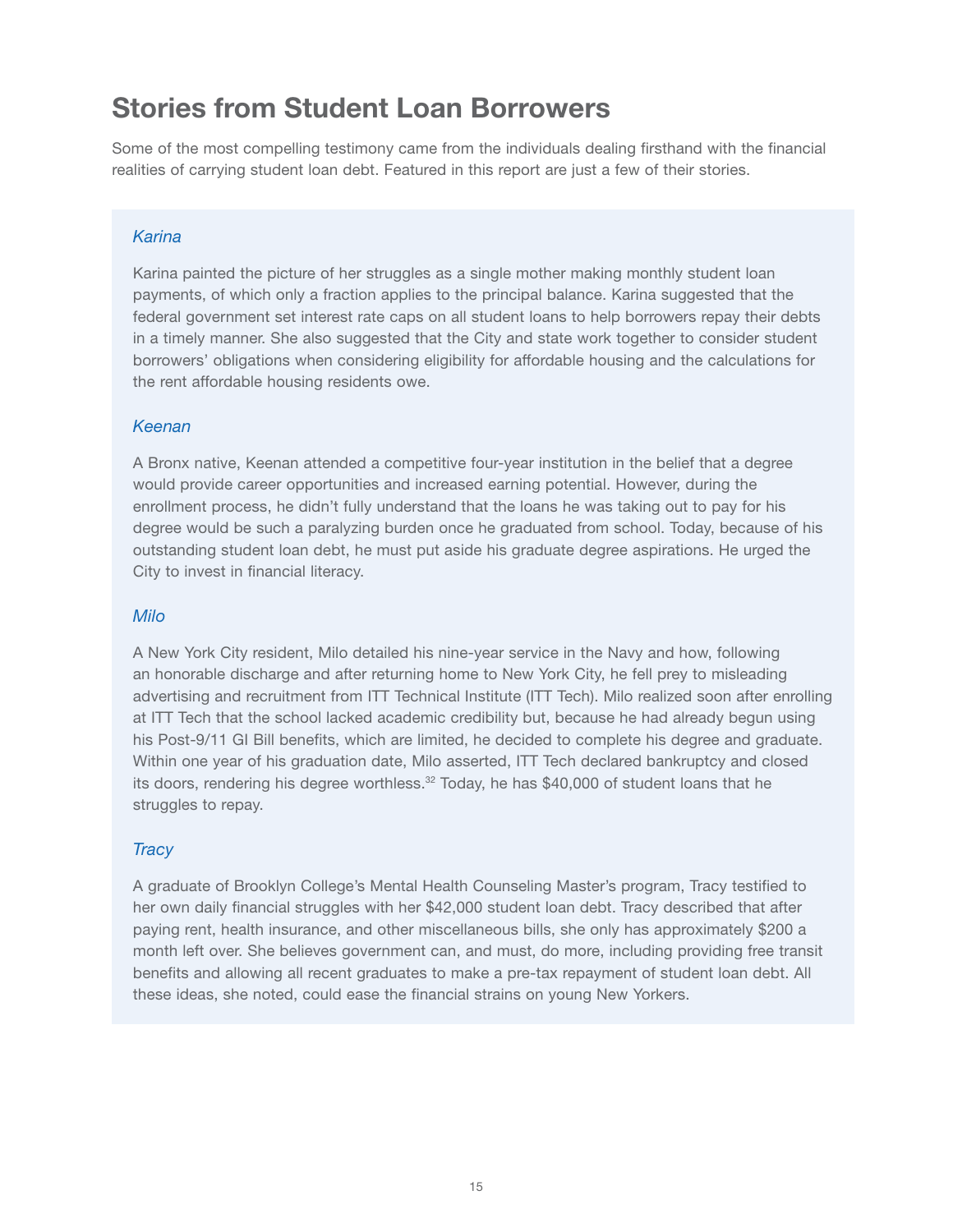# DCA Policy Recommendations

DCA's public hearing was the culmination of actions undertaken to understand the impact of student loan debt on New Yorkers, and it both confirmed overarching themes and illuminated new issues of concern.

Based on the neighborhood-level research, beginning in January 2018, DCA coordinated student loan debt clinics in the Bronx and Brooklyn—two boroughs with significant borrower distress—where borrowers could get free one-on-one financial counseling with an NYC Financial Empowerment Center counselor and free consultation with a legal aid professional.

Beginning May 2018, DCA conducted a listening tour to hear directly from New Yorkers about their experiences with student loans, with the goal of informing Agency interventions and resource provisioning.

In the months before the public hearing, DCA again used the neighborhood-level research to focus Agency outreach and education where borrower distress was most prevalent, encouraging New Yorkers to attend the hearing and providing information about NYC Financial Empowerment Centers.

Before the hearing, DCA's independent research and outreach efforts had revealed a sizable knowledge gap between prospective student borrowers' understanding about student loans and the financial realities of student loan debt. Based on additional findings from the hearing and DCA's second research report, we have developed policy recommendations that we believe will improve the outcomes for prospective and current student borrowers in New York, and promote equity in the city's higher education landscape.

### Recommendations to Bridge the Information Gap about Student Loans

Student borrowers—prospective, current, former—need to understand the financial realities of financial aid and student loans.

#### 1. Hold Free Student Loan Debt Clinics.

Clinics should provide education and student loan literacy as well as opportunities for free financial and legal counseling to help borrowers understand their student loans and how to repay them. In New York City, clinics should be in communities with high levels of student loan-related financial distress as identified in DCA research.

#### 2. Develop and Disseminate Tips for Student Borrowers.

To reach students before, during, and after they research and incur loans, DCA recommends customized tips that should include:

- Tips to select reputable and affordable postsecondary education programs (*for prospective students of all ages, including independent students who may have additional financial, work, and family obligations)*
- Tips to understand options for financing postsecondary studies (for example, explaining the difference between loans and grants) *(for prospective students of all ages, including independent students)*
- Tips to lower monthly loan payments, get out of delinquency or default, or access opportunities for loan forgiveness *(for New Yorkers who already have student loan debt)*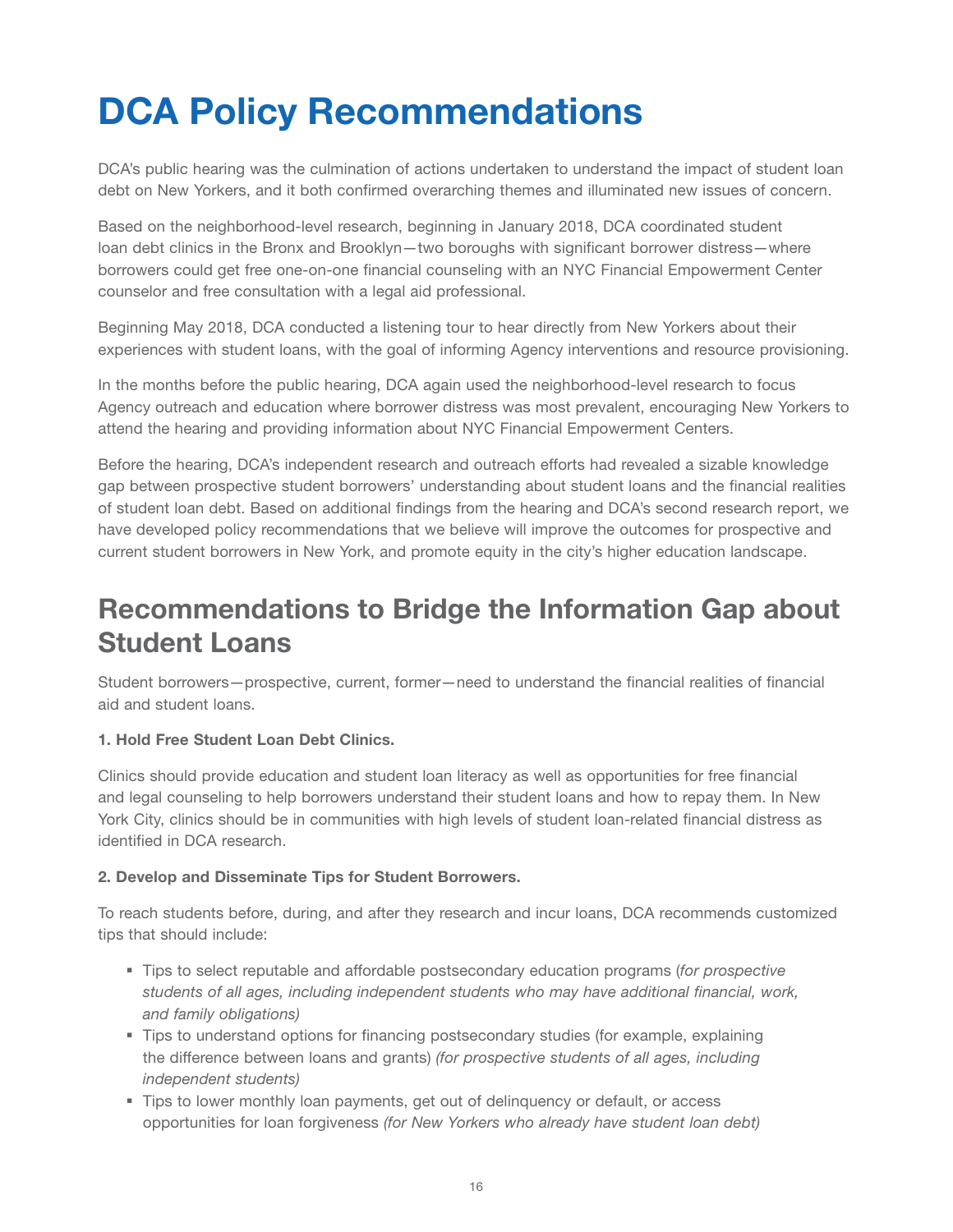#### 3. Raise Awareness about Loan Forgiveness Options.

Resources should include a toolkit and presentation for Human Resources staff and government employees to help drive enrollment in existing forgiveness programs, such as the Public Service Student Loan Forgiveness program and others offered by New York State.

#### 4. Launch a Citywide Awareness Campaign.

There are one million New Yorkers who already have student loans and tens of thousands more who may be planning to pursue higher education. The campaign should inform New Yorkers about their rights and responsibilities when it comes to student loans, including payment options, and warn about predatory practices by some schools.

DCA would coordinate with relevant sister City agencies and stakeholders to launch a campaign.

### Recommendations to Increase Consumer Protections in Higher Education

#### 1. Protect Consumers Against Predatory Schools.

DCA recommends promulgating rules requiring clear disclosures and prohibiting discrete predatory acts by regulated for-profit institutions.

#### 2. Regulate Student Loan Servicers.

Because of the significant evidence of financial distress in the student loan marketplace, DCA recommends regulating the student loan servicers who are the conduit between borrowers and lenders. Regulation should promote transparency and accuracy in the repayment process.

#### 3. Increase Higher Education Institution Disclosure.

New York State should adopt regulations to require the disclosure of certain program information to prospective and current students. Particularly with Gainful Employment regulations under threat of revocation by the U.S. Department of Education, statewide mandates requiring schools to disclose information related to program costs, median debt for graduates, completion rates, and job placement rates are critical to ensure that consumers have access to important information to make decisions about a program or school and financial aid.

### Recommendations to Support Students in Postsecondary Pursuits

#### 1. Facilitate Affordable Transit for Students.

Providing free MetroCards to New York City community college students can address a key barrier to college completion among students with low incomes. MetroCards should be available throughout the year—not just the academic year—to help students who work during the summer or take summer classes.

The City University of New York (CUNY) Accelerated Study in Associate Programs (ASAP) initiative, a nationally recognized program designed to boost on-time completion, has already demonstrated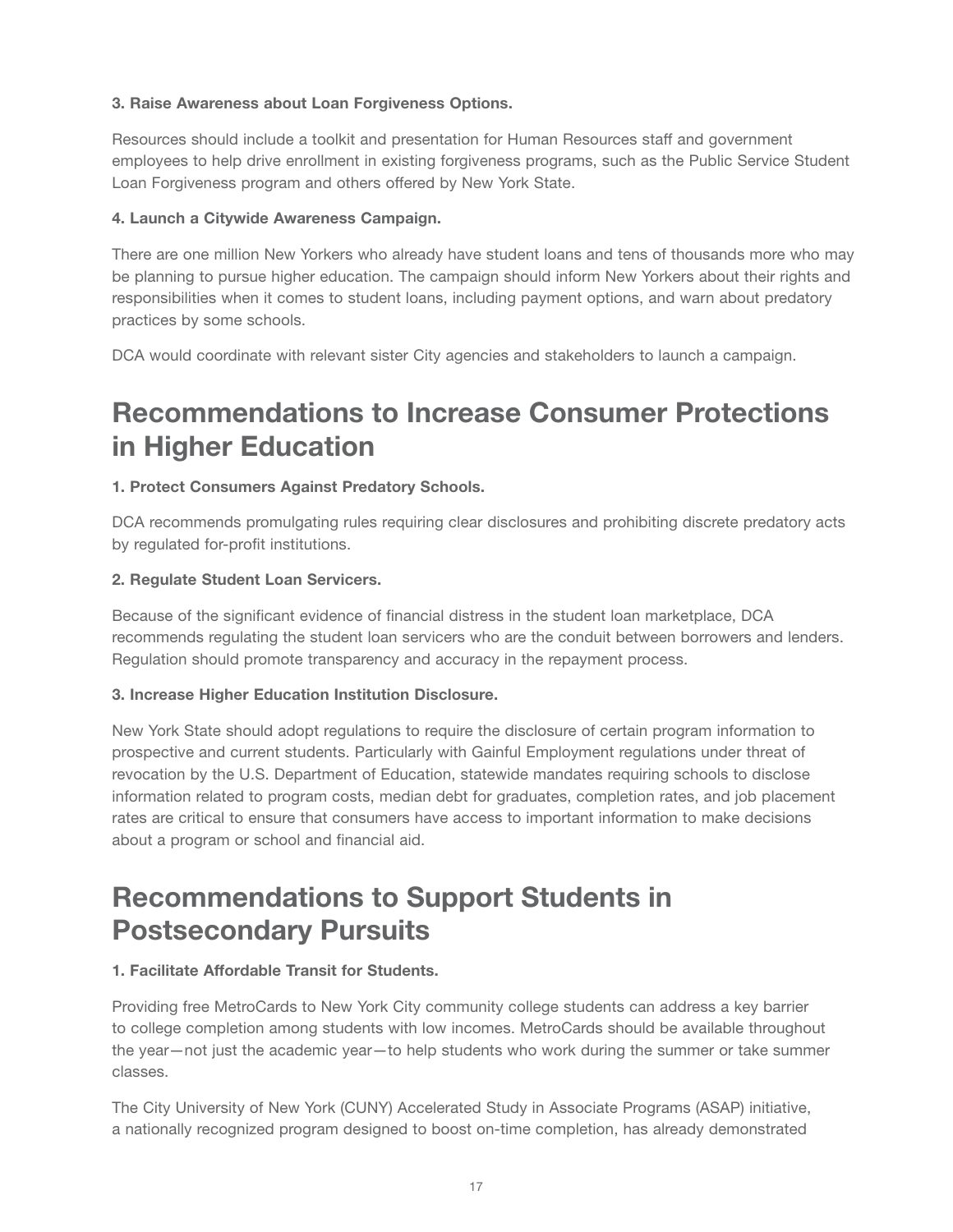the value of providing community college students with free MetroCards.<sup>33</sup> The Center for an Urban Future estimates that the City could provide MetroCards to the 37,000 community college students not currently receiving MetroCards as part of the ASAP program for a cost of \$34 million.<sup>34</sup>

#### 2. Expand Access to New York State Higher Education Grant Funds.

Research indicates that postsecondary students bear increasing family and work obligations, which prevent many from attending school full time.35 It is important that New York State keep up with the needs of these "non-traditional" students, also known as independent students. By modifying existing programs—and even creating new supports for New Yorkers who need to attend school on a part-time basis—the state would ensure that valuable grant funds go to more of the New Yorkers who need them, while protecting these students from underperforming schools that may target them. DCA recommends:

- **Exercise increasing the dollar value of the New York State Part-Time Scholarship (PTS) Award and** Aid for Part-Time Study (APTS) programs;
- **•** reevaluating the eligibility requirement for Part-time TAP (Tuition Assistance Program). Currently, this program is available only to students who were previously enrolled full time for at least one year. This presents a barrier to access for New Yorkers who are unable to attend school full time.

#### 3. Tie Taxpayer-Funded Aid to Institution Outcomes.

In addition to controlling the disbursement of state funds to students, policymakers also hold the power of the purse over New York schools, and could use this power to incentivize better outcomes for New York students.

For example, state policymakers could make schools' continued receipt of TAP and Enhanced Tuition Awards (ETA) funds contingent upon student outcomes, such as degree completion or graduates' average debt-to-earnings ratio, and could impose reporting and disclosure requirements tied to these key metrics.

#### 4. Expand Access to Excelsior and TAP.

New York State's Excelsior Scholarship and Tuition Assistance Program (TAP) have both helped in the fight against unsustainable student loan debt. However, more needs to be done by state policymakers to ensure that New Yorkers can access this assistance and that funds only go to institutions that deliver positive educational and professional outcomes.

Recent research found that seven New York schools—all for-profit institutions—receive TAP funding despite the fact that a majority of their students take on debt and go on to earn less than \$25,000 (the average wage of a high school degree holder).<sup>36</sup> The Excelsior Scholarship, meanwhile, benefits just 3 percent of public college students in New York State, according to a recent analysis of program data from the first year.<sup>37</sup>

#### 5. Increase Investment in Integrated Education, Developmental Education, and Advisors at CUNY.

DCA believes that CUNY can play a role in boosting completion rates and recommends the following:

 Allocate additional resources to build on the success of existing CUNY initiatives, such as the ASAP, Percy Ellis Sutton Search for Education, Elevation, and Knowledge (SEEK), and College Discovery (CD) programs. These programs offer students a variety of academic support services, as well as supplemental financial assistance and dedicated advising.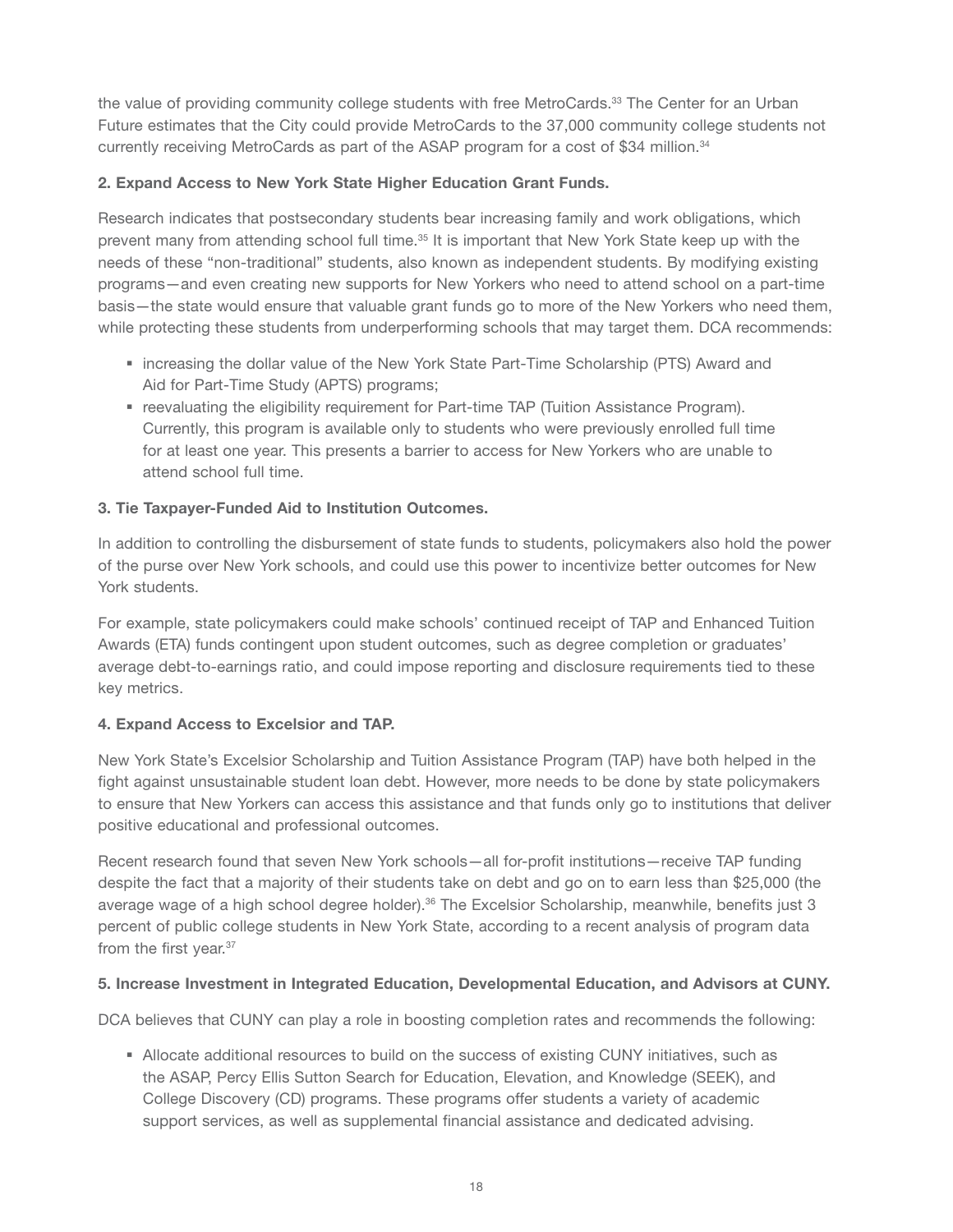- Extend the model of integrated learning communities, supplemental financial and academic support services, and smaller caseloads for student advising staff to CUNY's part-time students and across all programs and schools.
- Expand access to CUNY Start and Math Start programs to help students with developmental education needs transition out of remedial courses that use financial aid dollars and into credit-bearing classes as quickly as possible.
- **-** Reduce the caseload of academic and financial aid counselors by increasing counseling staff numbers to provide more students with the resources they need to maintain their academic good standing and their financial aid.<sup>38</sup>
- **Prioritize the use of early alert systems to provide extra support for students at risk of** dropping out.39
- Make academic and financial aid advising available outside of working hours so more working students can take advantage of these resources.

# **Conclusion**

Student loan debt is currently the second largest source of consumer debt in the United States. In New York City, the student loan debt crisis is more acute in some neighborhoods than others.

Confronting this crisis is a strategic priority for DCA. We have already started to implement a number of the recommendations, in particular regarding education and enforcement. DCA actions include:

- coordinating additional free student loan debt clinics;
- expanding DCA tips beyond those currently available to student borrowers;
- developing a plan to increase awareness about loan forgiveness options and, more broadly, about student loans and repayment options;
- bringing charges against Berkeley College that alleged violations of the City's debt collection and Consumer Protection laws.

The nation's progressive spirit has always been strongest in our cities. Indeed, time and time again, cities have risen to the challenges facing their residents, and municipal action has been a model for national reform. National advancements in critical issues like environmental protection and workplace safety have roots in local achievements, and education is no exception. New York City has established itself as a leader in recognizing the importance of, and facilitating access to, pre-Kindergarten citywide, and schools in the CUNY system are regularly lauded for their success in social mobility. For postsecondary students, a quality and affordable higher education remains a critical tool to improve one's economic outlook, yet we know that too many struggle for too long with the burden of student loan debt.

Given the climate in Washington, D.C., the City has a greater imperative to identify and put forward solutions that can help empower our residents and influence broader reforms at the state and national levels. Greater cooperation among stakeholders and a renewed conviction to supporting more research into the barriers standing between students and favorable educational outcomes will empower New Yorkers to succeed for generations to come.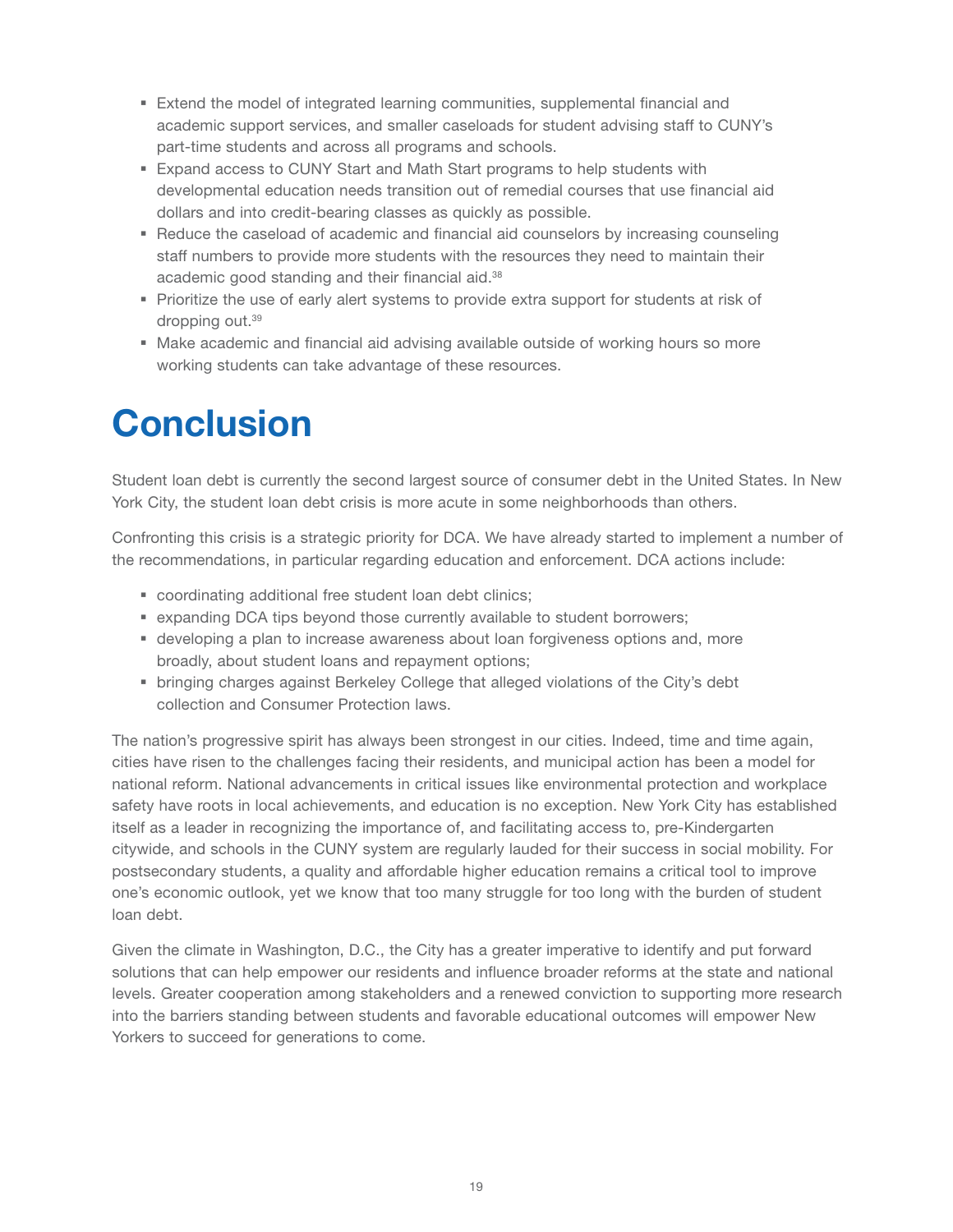# **Endnotes**

<sup>1</sup> "Student Loan Borrowing Across NYC Neighborhoods." Federal Reserve Bank of New York. Accessed November 15, 2018. [https://www.newyorkfed.org/medialibrary/media/outreach-and-education/](https://www.newyorkfed.org/medialibrary/media/outreach-and-education/community-development/credit-conditions/student-loan-borrowing-nyc-neighborhoods.pdf) [community-development/credit-conditions/student-loan-borrowing-nyc-neighborhoods.pdf](https://www.newyorkfed.org/medialibrary/media/outreach-and-education/community-development/credit-conditions/student-loan-borrowing-nyc-neighborhoods.pdf).

<sup>2</sup> "The Mental and Physical Toll of Student Loans." The Atlantic. Accessed November 15, 2018. [https://www.theatlantic.com/business/archive/2015/02/the-mental-and-physical-toll-of-student](https://www.theatlantic.com/business/archive/2015/02/the-mental-and-physical-toll-of-student-loans/385032/)[loans/385032/.](https://www.theatlantic.com/business/archive/2015/02/the-mental-and-physical-toll-of-student-loans/385032/)

<sup>3</sup> "Speak Up, Speak Out: A Public Hearing about Student Loan Debt in NYC." NYC Department of Consumer Affairs. Accessed November 15, 2018. [https://www1.nyc.gov/assets/dca/downloads/pdf/about/](https://www1.nyc.gov/assets/dca/downloads/pdf/about/Event-Student-Loan-Debt-Public-Hearing-062018.pdf) [Event-Student-Loan-Debt-Public-Hearing-062018.pdf](https://www1.nyc.gov/assets/dca/downloads/pdf/about/Event-Student-Loan-Debt-Public-Hearing-062018.pdf).

<sup>4</sup> Bernard, Tara Siegel, and Karl Russell. "The New Toll of American Student Debt in 3 Charts." The New York Times. July 11, 2018. Accessed November 15, 2018. [https://www.nytimes.com/2018/07/11/your](https://www.nytimes.com/2018/07/11/your-money/student-loan-debt-parents.html)[money/student-loan-debt-parents.html.](https://www.nytimes.com/2018/07/11/your-money/student-loan-debt-parents.html)

<sup>5</sup> Ibid.

<sup>6</sup> Berman, Jillian. "New Fed Chair Doesn't Understand Why Student Debt Can't Be Discharged in Bankruptcy." MarketWatch. March 04, 2018. Accessed November 15, 2018. [https://www.marketwatch.](https://www.marketwatch.com/story/new-fed-chair-wonders-why-student-debt-cant-be-discharged-in-bankruptcy-2018-03-01) [com/story/new-fed-chair-wonders-why-student-debt-cant-be-discharged-in-bankruptcy-2018-03-01.](https://www.marketwatch.com/story/new-fed-chair-wonders-why-student-debt-cant-be-discharged-in-bankruptcy-2018-03-01)

<sup>7</sup> NYC Department of Consumer Affairs. "Three Unexpected Ways Defaulting on Your Student Loans Impacts Your Long-Term Credit." Medium.com. April 25, 2018. Accessed November 15, 2018. [https://medium.com/@NYCConsumerAffairs/three-unexpected-ways-defaulting-on-your-student-loans](https://medium.com/@NYCConsumerAffairs/three-unexpected-ways-defaulting-on-your-student-loans-impacts-your-long-term-credit-226792bdda8f)[impacts-your-long-term-credit-226792bdda8f.](https://medium.com/@NYCConsumerAffairs/three-unexpected-ways-defaulting-on-your-student-loans-impacts-your-long-term-credit-226792bdda8f)

<sup>8</sup> "U.S. Department of Education Releases National Student Loan FY 2014 Cohort Default Rate." U.S. Department of Education Releases National Student Loan FY 2014 Cohort Default Rate | U.S. Department of Education. September 27, 2017. Accessed November 15, 2018. [https://www.ed.gov/news/press](https://www.ed.gov/news/press-releases/us-department-education-releases-national-student-loan-fy-2014-cohort-default-rate)[releases/us-department-education-releases-national-student-loan-fy-2014-cohort-default-rate](https://www.ed.gov/news/press-releases/us-department-education-releases-national-student-loan-fy-2014-cohort-default-rate).

9 "Less Debt, More Equity: Lowering Student Debt While Closing the Black-White Wealth Gap." Demos. Accessed November 15, 2018. [https://www.demos.org/publication/less-debt-more-equity-lowering](https://www.demos.org/publication/less-debt-more-equity-lowering-student-debt-while-closing-black-white-wealth-gap)[student-debt-while-closing-black-white-wealth-gap](https://www.demos.org/publication/less-debt-more-equity-lowering-student-debt-while-closing-black-white-wealth-gap).

<sup>10</sup> Miller, Ben. "New Federal Data Show a Student Loan Crisis for African American Borrowers." Center for American Progress. October 19, 2017. Accessed November 15, 2018. [https://www.americanprogress.org/](https://www.americanprogress.org/issues/education-postsecondary/news/2017/10/16/440711/new-federal-data-show-student-loan-crisis-african-american-borrowers/) [issues/education-postsecondary/news/2017/10/16/440711/new-federal-data-show-student-loan-crisis](https://www.americanprogress.org/issues/education-postsecondary/news/2017/10/16/440711/new-federal-data-show-student-loan-crisis-african-american-borrowers/)[african-american-borrowers/.](https://www.americanprogress.org/issues/education-postsecondary/news/2017/10/16/440711/new-federal-data-show-student-loan-crisis-african-american-borrowers/)

<sup>11</sup> "2015-16 National Postsecondary Student Aid Study." U.S. Department of Education. Accessed November 15, 2018. https://nces.ed.gov/programs/digest/d16/tables/dt16 306.10.asp?current=yes.

<sup>12</sup> "Women's Student Debt Crisis in the United States." AAUW. Accessed December 10, 2018. <https://www.aauw.org/research/deeper-in-debt/>

 $13$  Ibid.

<sup>14</sup> "Student Loan Debt in New York State." Office of the New York State Comptroller. Accessed November 15, 2018. [https://www.osc.state.ny.us/reports/highered/student\\_loan\\_debt.pdf.](https://www.osc.state.ny.us/reports/highered/student_loan_debt.pdf)

 $15$  Ibid.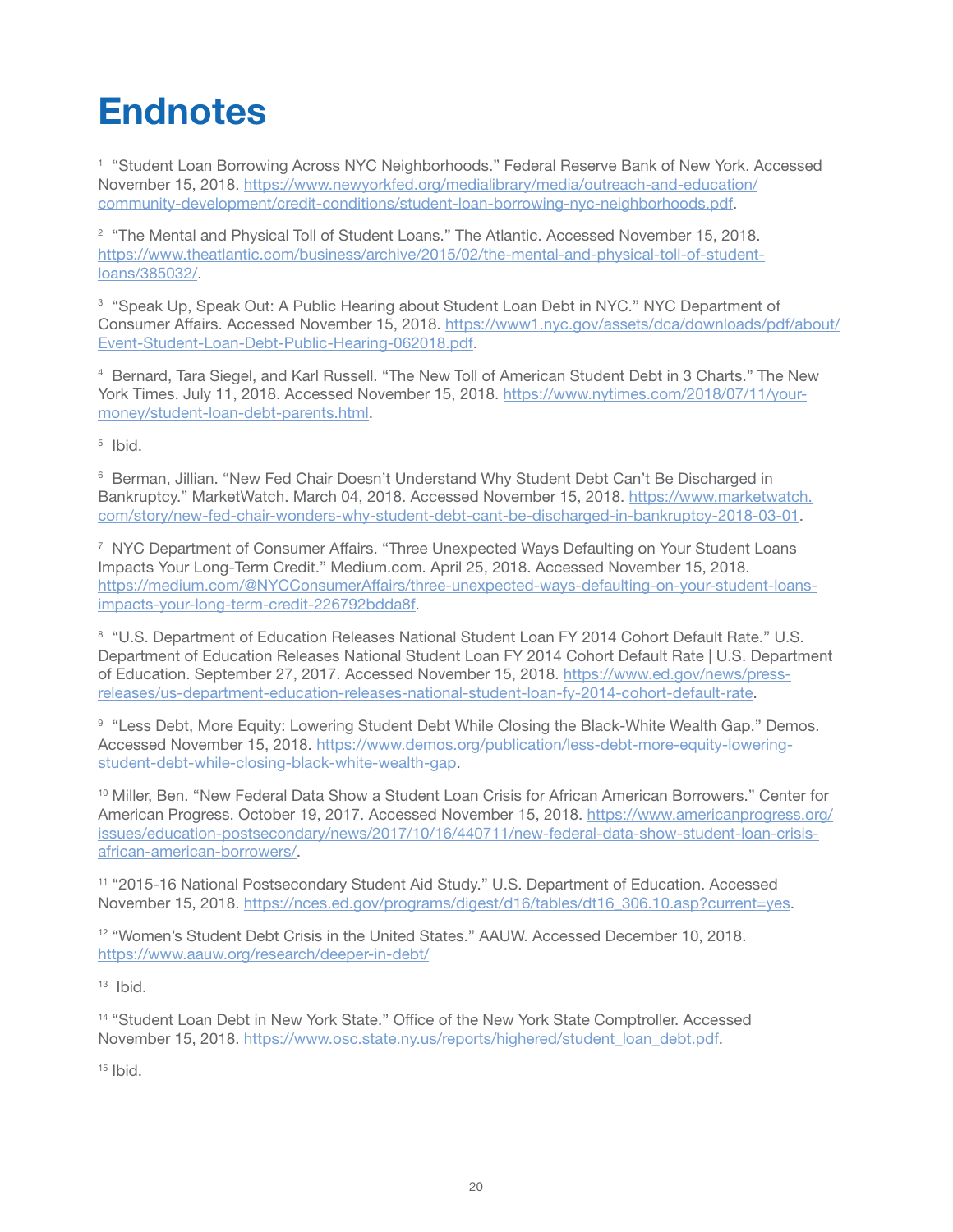<sup>16</sup> "Grading New York's Colleges." The Century Foundation. March 26, 2018. Accessed November 15, 2018. <https://tcf.org/content/report/grading-new-yorks-colleges/>.

<sup>17</sup> Ibid.

<sup>18</sup> "Student Loan Borrowing Across NYC Neighborhoods." Federal Reserve Bank of New York. Accessed November 15, 2018. [https://www.newyorkfed.org/medialibrary/media/outreach-and-education/](https://www.newyorkfed.org/medialibrary/media/outreach-and-education/community-development/credit-conditions/student-loan-borrowing-nyc-neighborhoods.pdf) [community-development/credit-conditions/student-loan-borrowing-nyc-neighborhoods.pdf](https://www.newyorkfed.org/medialibrary/media/outreach-and-education/community-development/credit-conditions/student-loan-borrowing-nyc-neighborhoods.pdf).

 $19$  Ibid.

 $20$  Ibid.

<sup>21</sup> "Student Loan Debt Distress Across NYC Neighborhoods: Identifying Indicators of Vulnerability." NYC Department of Consumer Affairs. Accessed November 15, 2018. [https://www1.nyc.gov/assets/dca/](https://www1.nyc.gov/assets/dca/downloads/pdf/partners/Research-StudentLoanDebtDistressAcrossNYCNeighborhoods.pdf) [downloads/pdf/partners/Research-StudentLoanDebtDistressAcrossNYCNeighborhoods.pdf](https://www1.nyc.gov/assets/dca/downloads/pdf/partners/Research-StudentLoanDebtDistressAcrossNYCNeighborhoods.pdf).

<sup>22</sup> NYC Code § 20-700; NYC Charter § 2203(f)

<sup>23</sup> NYC Code § 20-489

<sup>24</sup> NYC Charter § 22-03(f)

<sup>25</sup> "Our Story." Young Invincibles. Accessed November 15, 2018. [https://younginvincibles.org/who-we-are/](https://younginvincibles.org/who-we-are/our-story/) [our-story/.](https://younginvincibles.org/who-we-are/our-story/)

<sup>26</sup> "About." The Century Foundation. Accessed November 15, 2018. <https://tcf.org/about/>.

<sup>27</sup> "About." Center for an Urban Future (CUF). Accessed November 15, 2018.<https://nycfuture.org/about>.

<sup>28</sup> "Our Mission and History." Mobilization for Justice. Accessed November 15, 2018. <http://mobilizationforjustice.org/about/about-mfy/>.

<sup>29</sup> "Our Program." Legal Services NYC. Accessed November 15, 2018. [http://www.legalservicesnyc.org/](http://www.legalservicesnyc.org/our-program/brooklyn) [our-program/brooklyn.](http://www.legalservicesnyc.org/our-program/brooklyn)

30 "About Us." New York Legal Assistance Group. Accessed November 15, 2018. [https://www.nylag.org/](https://www.nylag.org/about-us) [about-us](https://www.nylag.org/about-us).

31 "About Us." Bedford Stuyvesant Restoration Corporation. Accessed November 15, 2018. [https://restorationplaza.org/about-us/.](https://restorationplaza.org/about-us/)

32 Bloomberg.com. Accessed November 15, 2018. [https://www.bloomberg.com/news/articles/2016-09-16/](https://www.bloomberg.com/news/articles/2016-09-16/itt-educational-services-files-for-bankruptcy-after-shutdown-it6byu6t) [itt-educational-services-files-for-bankruptcy-after-shutdown-it6byu6t.](https://www.bloomberg.com/news/articles/2016-09-16/itt-educational-services-files-for-bankruptcy-after-shutdown-it6byu6t)

33 "Degrees of Difficulty: Boosting College Success in New York City." Center for an Urban Future. Accessed November 15, 2018. [https://nycfuture.org/pdf/CUF-DegreesofDifficulty\\_Dec.pdf.](https://nycfuture.org/pdf/CUF-DegreesofDifficulty_Dec.pdf)

<sup>34</sup> Hilliard, Tom. "CityViews: As Mayor & Council Clash Over Fares, CUNY MetroCards Offer a Compromise." City Limits. June 06, 2018. Accessed November 15, 2018. [https://citylimits.org/2018/06/06/](https://citylimits.org/2018/06/06/cityviews-as-mayor-council-clash-over-fares-cuny-metrocards-offer-a-compromise/) [cityviews-as-mayor-council-clash-over-fares-cuny-metrocards-offer-a-compromise/.](https://citylimits.org/2018/06/06/cityviews-as-mayor-council-clash-over-fares-cuny-metrocards-offer-a-compromise/)

35 "Understanding the New College Majority: The Demographic and Financial Characteristics of Independent Students and Their Postsecondary Outcomes." Institute for Women's Policy Research. Accessed November 15, 2018. [https://iwpr.org/publications/independent-students-new-college-majority/.](https://iwpr.org/publications/independent-students-new-college-majority/)

36 "Grading New York's Colleges." The Century Foundation. Accessed December 6, 2018. <https://tcf.org/content/report/grading-new-yorks-colleges/>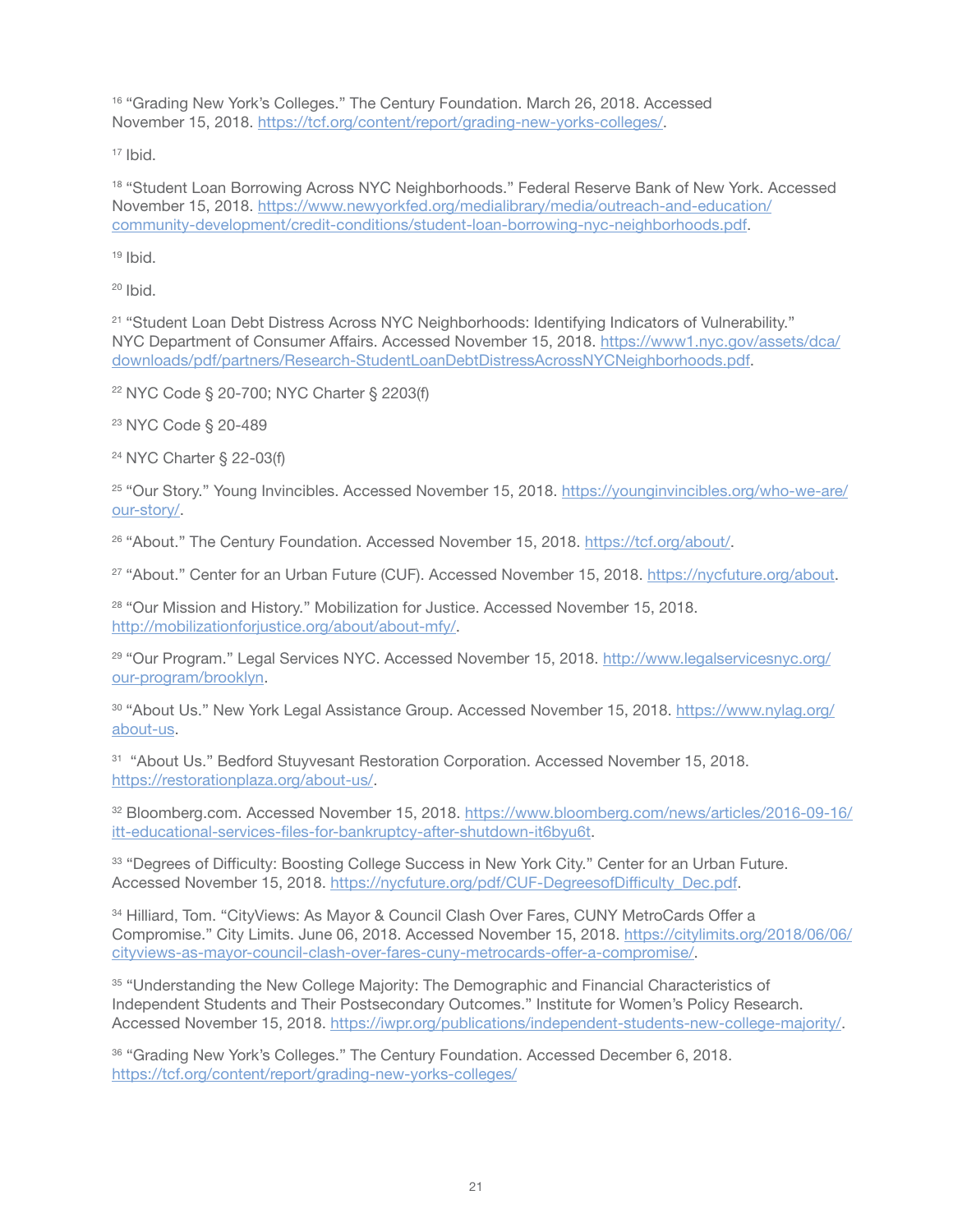37 "Excelsior Scholarship Serving Very Few New York Students." Center for an Urban Future (CUF). Accessed November 15, 2018.<https://nycfuture.org/research/excelsior-scholarship>.

38 "Degrees of Difficulty: Boosting College Success in New York City." Center for an Urban Future (CUF). Accessed November 15, 2018. [https://nycfuture.org/pdf/CUF-DegreesofDifficulty\\_Dec.pdf.](https://nycfuture.org/pdf/CUF-DegreesofDifficulty_Dec.pdf)

39 "Early Alert." Student Success Programs at Georgia State. Accessed November 15, 2018. <https://success.students.gsu.edu/early-alert/>.